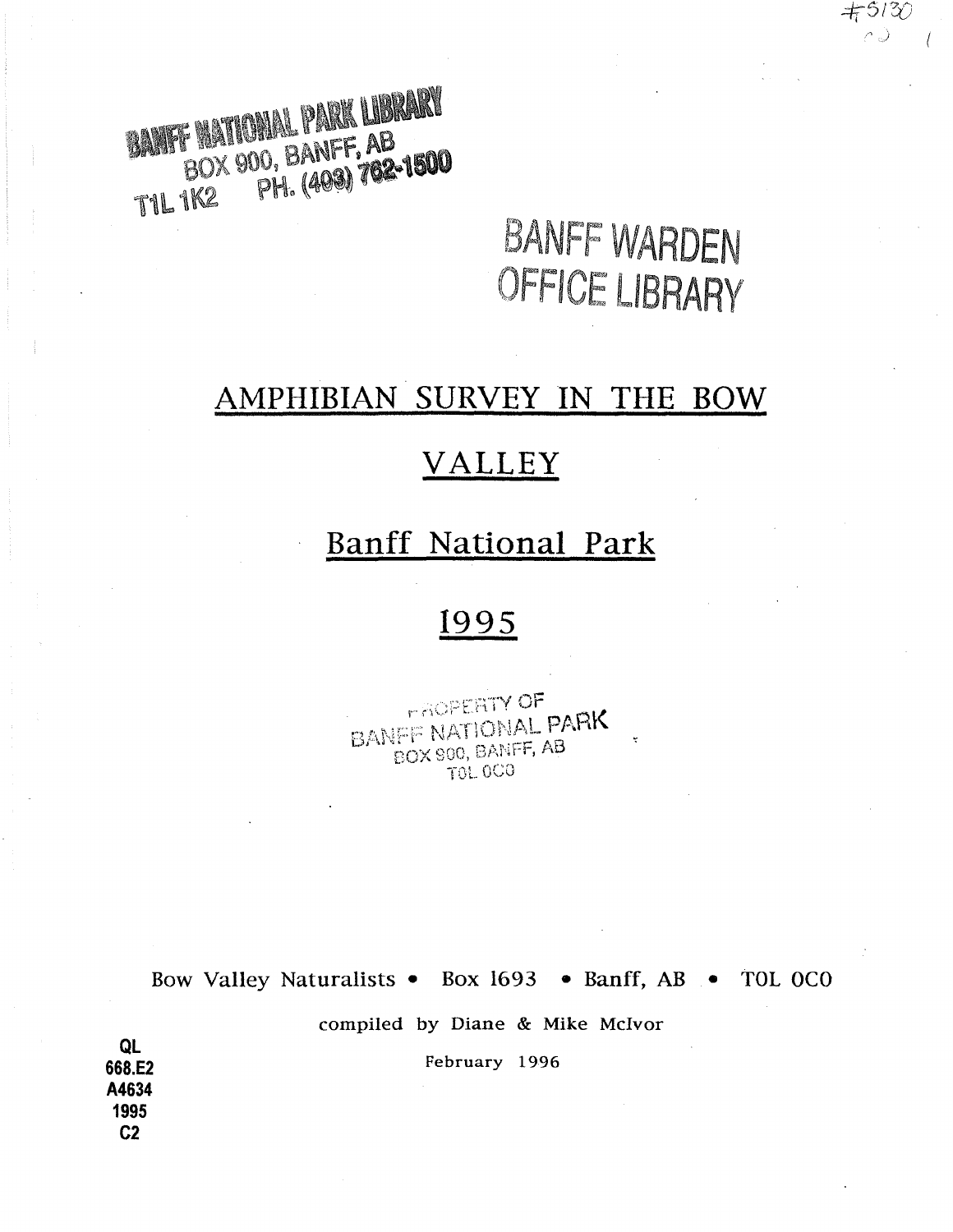#### TABLE OF CONTENT

| Summary1            |  |
|---------------------|--|
| Names of observers2 |  |

### LOCATIONS:

|         | Johnson Lake Area                        | 3              |
|---------|------------------------------------------|----------------|
|         |                                          | 3              |
|         | Two-Jack Lake Area                       | $\overline{4}$ |
|         | North Old Dump Wetland                   | 4              |
|         | Amphibian World                          | 5              |
|         | Ravens' Point Wetland                    | 5              |
|         | Devil's Cauldron                         | 5              |
|         | Cave & Basin Area                        | 6.             |
|         | Vermilion Lakes Area                     | 7              |
|         | 5 Mile Riverbend                         | 7              |
|         | 5 Mile Wetland                           | 8              |
|         |                                          | 8              |
|         | Sunshine Wetland                         | 9              |
|         | Muleshoe Area                            | 11             |
|         |                                          | 12             |
|         | Lizard Lake (Pilot Pond)                 | 12             |
|         | Copper/Smith Lake                        | 12             |
| Others: |                                          |                |
|         |                                          | 13             |
|         | Ranger Creek Willow Flat                 | 13             |
|         |                                          | 13             |
|         | "oldest rock" pond                       | 13             |
|         |                                          | 13             |
|         | W. of Castle Cliff Viewpoint             | 13             |
|         | Little Baker Lake                        | 13             |
|         | Wenkchemna pool                          | 13             |
|         | Bow Lake Willow Flat                     | 13             |
|         | <u> Area outside Banff National Park</u> |                |
|         |                                          | 13             |
|         |                                          |                |

#### TABLES:

TABLE 1. Presence of amphibians in areas visited in 1995 ............................................. 14 TABLE 2. Definite breeding areas (presence of eggs &/or larvae &/or young) 1995 ........ 14 TABLE 3. Probable breeding areas (adults present during breeding season, frogs and toads vocalizing) 1995 .............................................................................. 14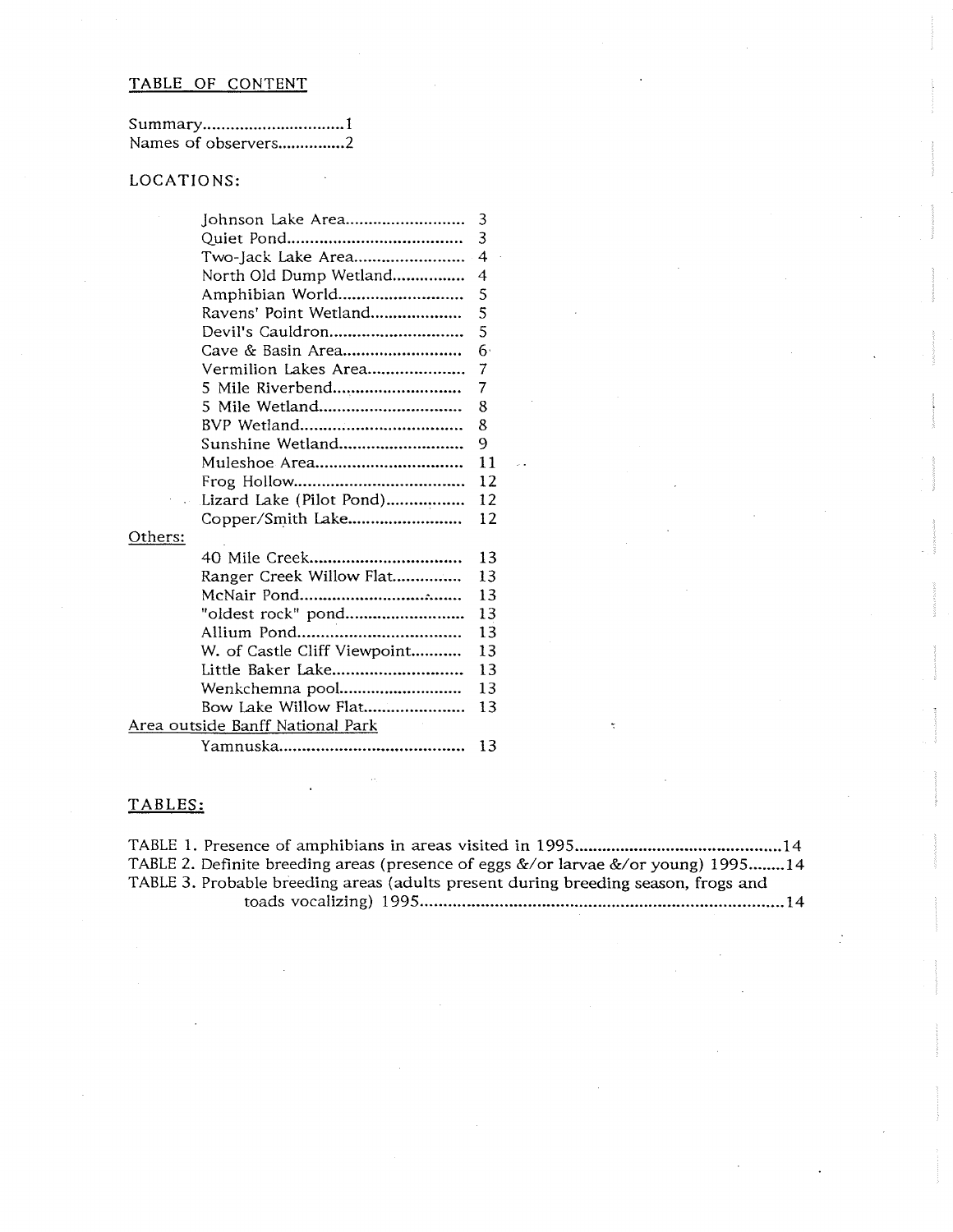#### SUMMARY

, This report contains a compilation of observations of amphibians in Banff National Park in 1995. It represents the continuation of a three year monitoring project conducted from 1992 to 1994 (Amphibian Survey in the Bow Valley (inluding some reptile observations) and some additional observations in Banff National Park, 1992, 1993, 1994 seasons, compiled by D. Mcivor). These observations were submitted to the Bow Valley Naturalists by a number of people. They include random/opportunistic sightings as well as the results of surveys done somewhat informally; but for the specific purpose of amphibian monitoring.

Early in the season there was an attempt to, locate frogs and toads by the sound of their calling. Later efforts involved more rigorous searches for egg masses, larvae and youngof-the-year. Lakes, ponds, backwaters of the Bow River, and some of the small, flooded ditches near the Canadian Pacific Railway tracks were surveyed in afternoons or evenings, some on several occasions.

Adults, egg masses and larvae of all four species of amphibian known to occur in Banff National Park were found. Young-of-the-year boreal toads and young-of-the-year wood frogs were seen as well. One area, the Sunshine Wetlands, a series of ponds west of the Sunshine Interchange, between the Trans Canada Highway and Backswamp, provided the opportunity to observe a complete cycle of breeding activity for the year.

On May 10, wood frogs and boreal toads were heard calling and some adults of both species were seen. Two pairs of boreal toads were observed mating. On May 13, egg masses of both species were found. Thousands of boreal toad larvae (tadpoles) were seen on May 28. By June 17, hundreds of wood frog tadpoles and thousands of boreal toad tadpoles were present, along with 2 young toads. ' On July 26, more than 50 young wood frogs and more than 100 young boreal toads were observed.

The earliest records for 1995 were of wood frogs calling at the Muleshoe Area on April 23. On the same date, an adult long-toed salamander was seen crossing the Bow Valley Parkway towards Muleshoe Flats. Later sightings of adult salamanders occurred at the places they had been seen in past years - Uzard Lake (Pilot Pond) and the Devil's Cauldron on the Banff Springs golf course - as well as in the vicinity of some small ponds west of 5 Mile at the start of the Bow Valley Parkway near the railway tracks.

Young-of-the-year wood frogs were reported from several locations besides the Sunshine Wetlands including Muleshoe Flats and Copper Lake. Spotted frogs were heard calling at the large beaver pond north of Johnson Lake and egg masses were found at the Lake of the Sticks. Three adult spotted frogs were seen at Johnson Lake, one at the Cave & Basin Marsh, and one in a small pond below Smith Lake where some larvae were also present.

As in past years, a small number of random observations of adult boreal toads occurred at elevations considerably higher than the valley bottom areas of the lower Bow River in Banff National Park where most breeding pond surveys were conducted (e.g. approximate elevation of the Vermilion Lakes area or the Sunshine Wetlands is 1380 meters above sea level). A boreal toad was reported from the willow flats north of Bow Lake (approx. elevation 1950 meters a.s.I.) another from the edge of Uttle Baker Lake (approx. elevation 2250 meters a.s.!.). And a record of boreal toad larvae came from some pools near the outlet of the Wenkchemna Glacier (approx. elevation 1980 meters a.s.I:)

 $\mathbf{1}$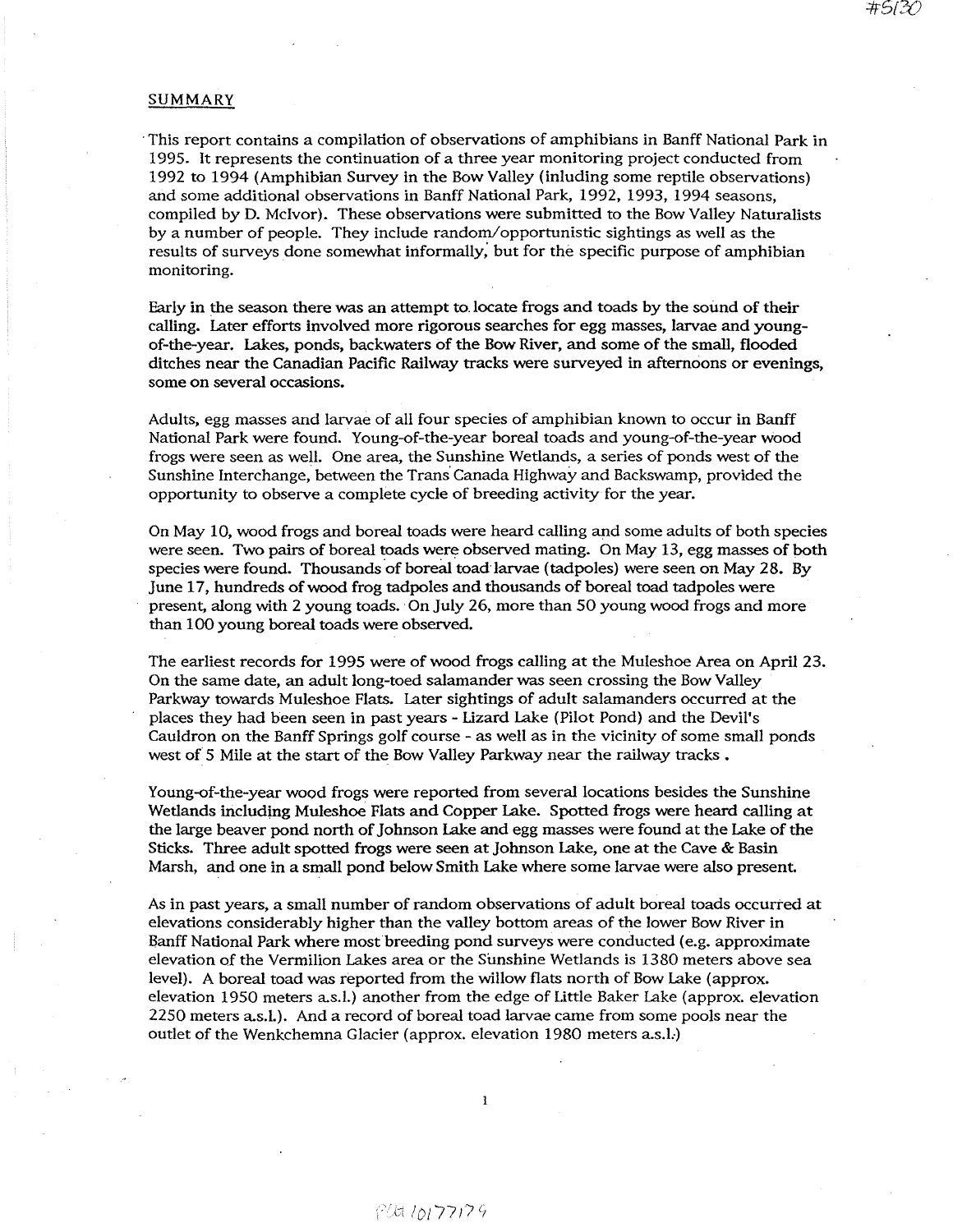This report is organized by location and by sub-areas within locations where applicable, moving upstream along the Bow Valley or east to west into the park. Brief notes are attached where these were considered relevant. Three tables are presented to show the presence of amphibians by stage of development for each location and to indicate the probable and confirmed breeding areas. Further information may be obtained by contacting Diane or Mike McIvor at (403) 762-4160 (ph/fax).

#### Names of people who contributed observations and the initials by which they have been identified in the report:

Bryant Rathbone (BR), Carolyn Pysh (CP) , Christine Kraayvanger (CK), Donna McKowri (DMK), Dylan Watt (DW), Greg Killin (GK), Heather Dempsey (HD), Joanne Cairns (JC), Keith Webb (KW), Mike, Diane McIvor (M&OM), Mike Mcivor (MM), Peter Duck (PO), Wendy Bush (WB).

Abbreviations used in this report for amphibians (as per Macdonald, C., W.E. Roberts, D.M. Ealey, The Vertebrate Species of Alberta, Alberta Naturalist, Vol. 23, No. 3, Federation of Alberta Naturalists)

LTSA BOTO BCFR WOFR SPFR long-toed salamander (Ambystoma macrodactylum, Baird) boreal toad (also known as western toad) (Bufo boreas boreas, Baird and Girard boreal chorus frog (Pseudacris triseriata maculata, (Agassiz)) wood frog (Rana sylvatica, Le Conte) spotted frog (Rana pretiosa, Baird and Girard)

in sin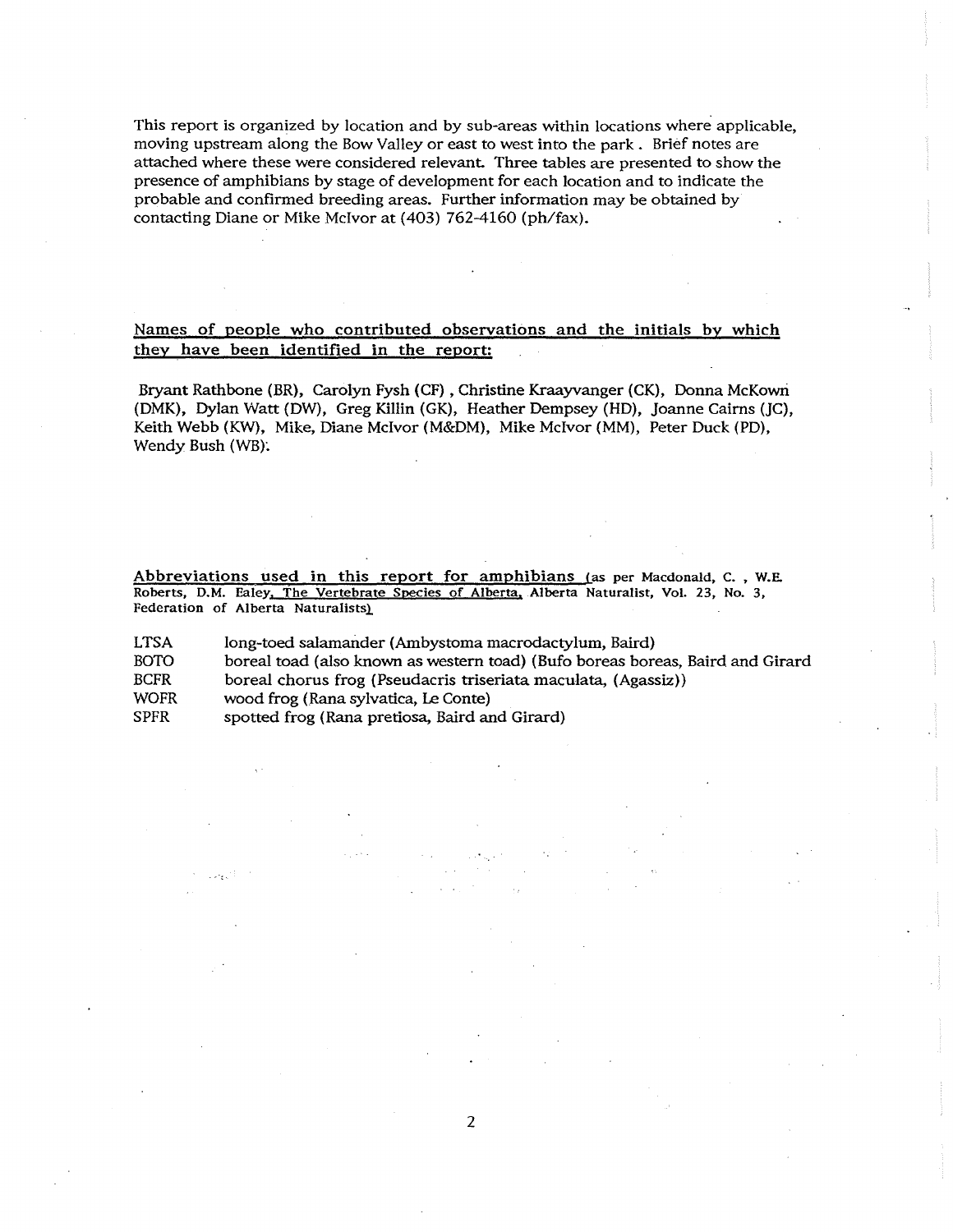### LOCATION: Johnson Lake Area. UTM: PG057725

SITE DESCRIPTION: dammed lake - Beaver Pond to the north - and Lake of the Sticks are old shallow beaver ponds north of Beaver Pond.

| DATE     | <b>TIME</b> | H <sub>20</sub> | SPECIE      | egg<br>mass | larvae | young | adult  | <b>NOTES</b>                                                                                                                                                                                                                                                                             | seen by       |
|----------|-------------|-----------------|-------------|-------------|--------|-------|--------|------------------------------------------------------------------------------------------------------------------------------------------------------------------------------------------------------------------------------------------------------------------------------------------|---------------|
|          |             |                 |             |             |        |       |        |                                                                                                                                                                                                                                                                                          |               |
| 95/04/26 |             | 8.5             | <b>SPFR</b> |             |        |       | $-1-2$ | BEAVER POND-calling in channel on north side. Temp. 6-8°C, unsettled                                                                                                                                                                                                                     | M&DM          |
| 95/06/23 | a-noon      |                 | <b>SPFR</b> |             |        |       |        | IOHNSON LAKE - described as being red underneath. Temp. 23°C, mainly sunny.                                                                                                                                                                                                              | BR            |
| 95/05/19 | 15:30       | 16              | <b>WOFR</b> |             |        |       |        | LAKE OF THE STICKS - south pond (pool deeper than north pond) - calling on south and east<br>side - the eggs are fresh - Temp. $13^{\circ}$ C. - sun/cloud/cool wind                                                                                                                     | M&DM          |
| 95/05/19 | 15:30       | 16              | <b>SPFR</b> | 28          |        |       |        | LAKE OF THE STICKS - south pond - egg masses floating on surface and moved by the wind.<br>Temp. same as above.                                                                                                                                                                          | M&DM          |
| 95/05/19 | 15:30       | 21              | <b>WOFR</b> |             |        |       | 14     | LAKE OF THE STICKS - north pond - calling mostly from middle of pond - stopped when we got<br>close. Temp. same as above.                                                                                                                                                                | M&DM          |
| 95/05/19 | 15:30       | 21              | <b>SPFR</b> | 41          |        |       |        | LAKE OF THE STICKS - north pond - egg masses at west end - in shallow water - the eggs are<br>bigger - the mass (15 cm.) is floating - unattached - the embryos (crescent shape) are moving<br>inside egg. Temp. same as above. - there was still some ice on the shore at the south end | M&DM          |
| 95/05/24 | 20:00       |                 | <b>WOFR</b> |             | some   |       |        | LAKE OF THE STICKS - south pond - fresh egg mass - larvae at bottom of pond. Temp. 1°C - cold.<br>(field trip with Larry Powell)                                                                                                                                                         | M&DM &<br>CO. |
| 95/05/24 | 20:00       |                 | <b>SPFR</b> | $12+$       |        |       |        | LAKE OF THE STICKS - south pond. Temp. 1°C - cold. (field trip with Larry Powell)                                                                                                                                                                                                        | M&DM &<br>CO. |
| 95/07/27 | 16:30       |                 | <b>WOFR</b> |             |        |       |        | LAKE OF THE STICKS - north and south pond - 2 calling in tall reeds in north pond - 5 adults<br>and 2 young seen in the reeds around both ponds. Temp. 16°C - overcast/showers                                                                                                           | M&DM          |

## LOCATION: Quiet Pond. UTM: PG035745

SITE DESCRIPTION: small pond south east of Bankhead.

| <b>DATE</b> | <b>TIME</b> | l H20 | <b>SPECIE</b> | egg<br>mass | larvae | young | adult | <b>NOTES</b>                                                                                                                                                                                                                                                   | seen by |
|-------------|-------------|-------|---------------|-------------|--------|-------|-------|----------------------------------------------------------------------------------------------------------------------------------------------------------------------------------------------------------------------------------------------------------------|---------|
|             |             |       |               |             |        |       |       |                                                                                                                                                                                                                                                                |         |
| 195/05/19   | 18:15       | -16   | <b>WOFR</b>   |             |        |       |       | in small wetland s/w of Quiet Pond - in water 30 cm. deep - close to small pool - embryos starting $\vert$ M&DM<br>to elongate. Temp. 13°C-cool/sunny/cloudy                                                                                                   |         |
| 95/05/19    | 17:00       | -17   | <b>LTSA</b>   |             |        |       |       | on west side of pond - cluster of 12 eggs attached to a blade of grass - 2.5 cm from surface -<br>bottom depth 30 cm - 4 dead embryo (white) - others have elongated - head forming - white on<br>one side. Walked around the whole pond. Temp, same as above. | M&DM    |
| 95/08/10    | a-noon      |       | <b>WOFR</b>   |             |        | $12+$ |       | near edge of pond - mostly on north and east side. Temp. 5-20°C. - sun/cloudy periods                                                                                                                                                                          | M&DM    |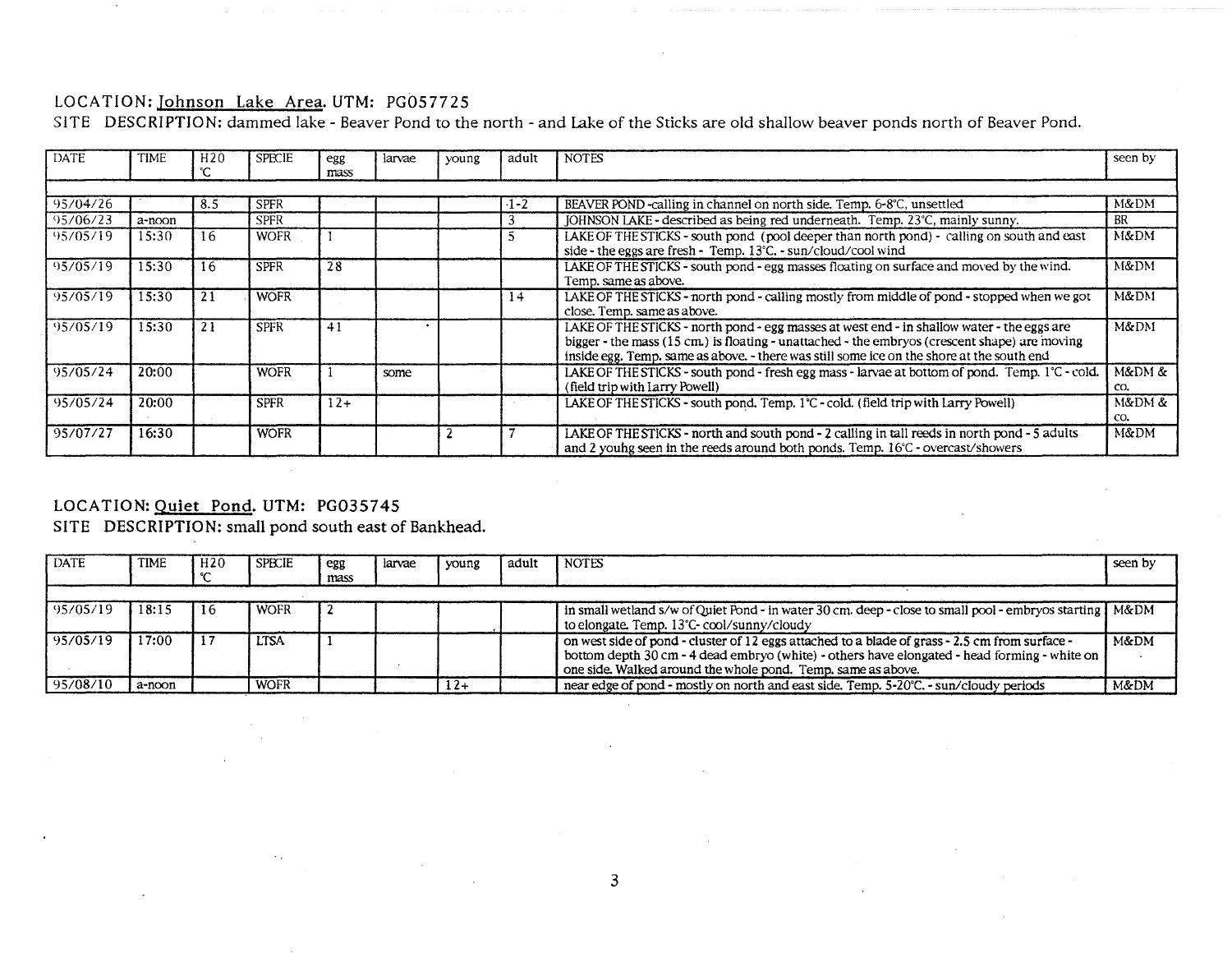## LOCATION: Two Jack Lake Area. UTM: PG047757

SITE DESCRIPTION: the "pipe trap" box over water line is on the side of the road, north of the lakeside campground.

| <b>DATE</b> | TIME   | H20 | <b>SPECIE</b> | egg  | larvae | young | adult | <b>NOTES</b>                                                                            | seen by       |
|-------------|--------|-----|---------------|------|--------|-------|-------|-----------------------------------------------------------------------------------------|---------------|
|             |        |     |               | mass |        |       |       |                                                                                         |               |
| 195/05/24   | 21:00  |     | <b>LTSA</b>   |      |        |       |       | at the bottom of the 1.5 m hole. (Field trip with Larry Powell)<br>Temp. $1^{\circ}$ C. | M&DM &<br>CO. |
| 95/09/08    | a-noon |     | LTSA          |      |        |       |       | same as above. Temp. 18°C                                                               | M&DM          |
| 95/09/17    | 08:00  |     | <b>LTSA</b>   |      |        |       |       | same as above. Temp. sunny/warm                                                         | MM.           |
| 95/10/01    | 08:30  |     | <b>LTSA</b>   |      |        |       |       | same as above. Temp. -3°C.                                                              | MM            |
| 95/10/05    | 08:30  |     | ' LTSA        |      |        |       |       | same as above. Temp. 8°C.                                                               | MM            |
| 95/10/29    | 08:45  |     | <b>LTSA</b>   |      |        |       |       | same as above. Temp. -5°C.                                                              | <b>MM</b>     |
| 95/11/05    | 08:15  |     | <b>LTSA</b>   |      |        |       |       | same as above. Temp. -3°C.                                                              | MM            |

## LOCATION: North Old Dump Wetland. UTM: PG038742

SITE DESCRIPTION: shallow pond choked full of reeds, north of road through old dump site. Lake Minnewanka road loop.

| <b>DATE</b> | <b>TIME</b> | H <sub>20</sub> | <b>SPECIE</b> | egg<br>mass | larvae | young | adult  | <b>NOTES</b>                                                                                                                                                                                                                                                                                | seen by   |
|-------------|-------------|-----------------|---------------|-------------|--------|-------|--------|---------------------------------------------------------------------------------------------------------------------------------------------------------------------------------------------------------------------------------------------------------------------------------------------|-----------|
| 95/03/31    |             |                 |               |             |        |       |        | 90% ice free. Nothing heard or seen. Temp. 12°C.                                                                                                                                                                                                                                            | M&DM      |
| 95/04/05    | 22.05       | 3               |               |             |        |       |        | nothing heard or seen. Calm, cloudy                                                                                                                                                                                                                                                         |           |
| 95/04/16    |             | 8               |               |             |        |       |        | nothing heard or seen. Calm, cloudy                                                                                                                                                                                                                                                         |           |
| 95/04/22    |             |                 |               |             |        |       |        | pool full of stonefly larvae. Temp. 10°C.                                                                                                                                                                                                                                                   | $\bullet$ |
| 95/04/23    |             | 8               |               |             |        |       |        | elk in the pond - nothing heard or seen. Temp. 12°C.                                                                                                                                                                                                                                        |           |
| 95/04/26    | 14:00       |                 |               |             |        |       |        | nothing heard or seen. Temp. 8°C. - unsettled                                                                                                                                                                                                                                               | $\bullet$ |
| 95/05/01 }  | 14.45       | 8               |               |             |        |       |        | nothing heard or seen - few stonefly larvae. Cold north wind. 12°C.                                                                                                                                                                                                                         |           |
| 95/05/09    | 20:30       |                 | <b>WOFR</b>   |             |        |       | $100+$ | calling from $\overline{3}$ sites - observed 60+ mating. One site had $12+$ close together. Temp. 17°C. (2nd<br>warm day this spring.)                                                                                                                                                      |           |
| 95/05/10    | 16.30       |                 | <b>WOFR</b>   |             |        |       | $100+$ | same 3 sites as above - plus 12+ seen in back bay. Temp. 15°C - clear, cloudy periods.                                                                                                                                                                                                      |           |
| 95/05/11    | 17.00       | 11.5            | <b>WOFR</b>   | 89          |        |       | $12 +$ | A few calling from back bay (no eggs) and site near road- most of the eggs on east side - (est.<br>500+ eggs/mass). 20% dead (white embryo) - site close to road had 9 masses in water 60 cm.<br>deep. Temp. 10°C. - raining - cleared till noon - cooled to 9°C by 18:00.                  |           |
| 95/05/19    | 17:00       | 14              | <b>WOFR</b>   | 117         |        |       |        | As seen above - embryos are moving. Some free of yolk but staying around the mass, 30-40%<br>dead (white embryo). Some still at black dot stage $-+1$ egg mass in back bay - new (black dot<br>stage) - in 5 cm. of water -<br>1 adult vocal in middle of pond. Temp. 13°C, sunny/cool wind |           |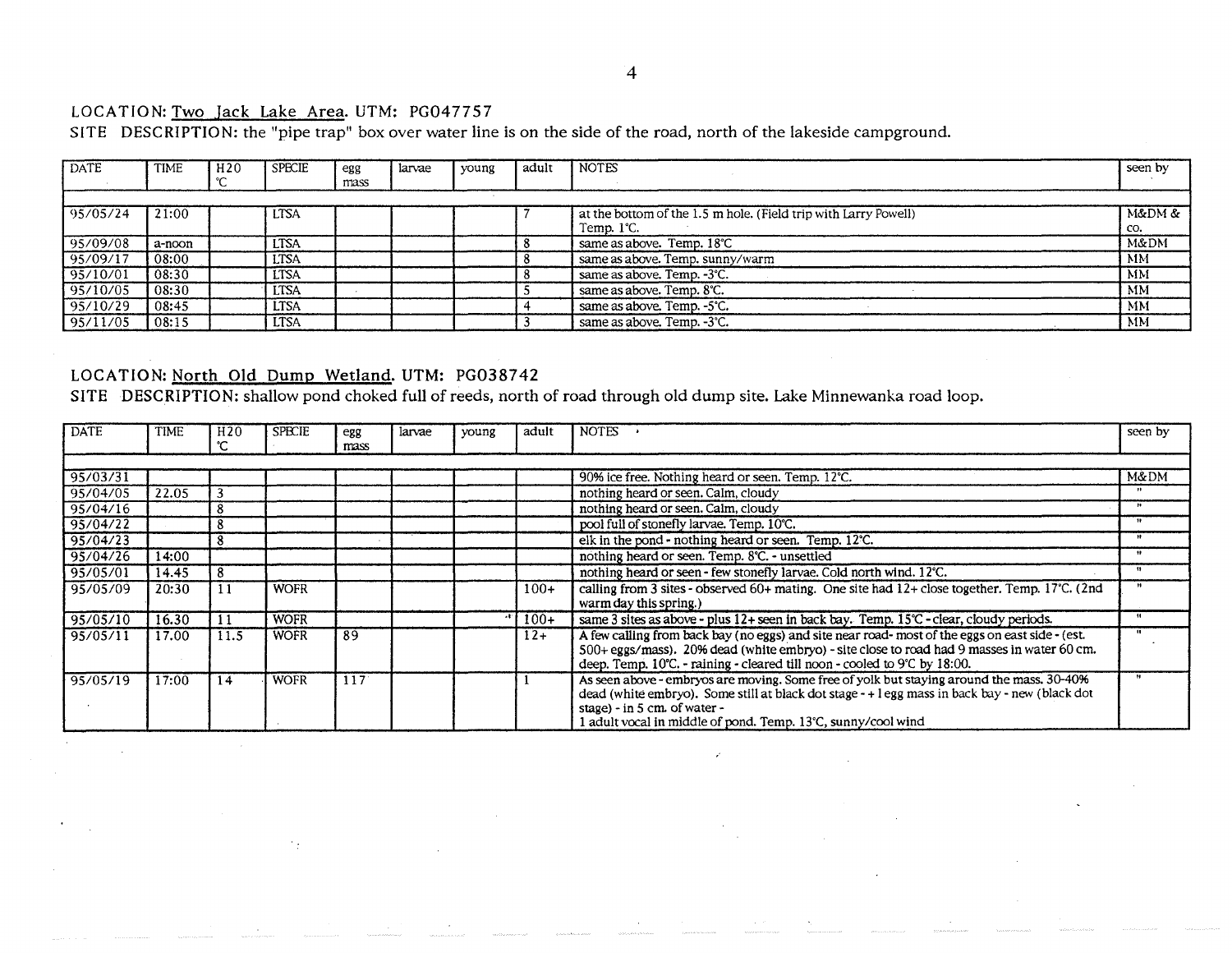## LOCATION: Amphibian World. UTM: PG040738

SITE DESCRIPTION: shallow grassy marsh below the old dump site south of Lake Minnewanka Loop. Also known as South Old Dump Wetland.

| <b>DATE</b> | <b>TIME</b> | H20 | <b>SPECIE</b> | egg<br>mass | larvae | young | adult    | <b>NOTES</b>                                                                                                                             | seen by |
|-------------|-------------|-----|---------------|-------------|--------|-------|----------|------------------------------------------------------------------------------------------------------------------------------------------|---------|
| 195/05/09   | 21:00       |     | WOFR          |             |        |       | $100+$   | -calling, $60+$ in small pond west, $60+$ in west end of larger pool. Temp. 17°C. (2nd warm day<br>this spring.), cooled to $7^\circ$ C. | M&DM    |
| 95/05/09    | 21:00       |     | <b>BOTO</b>   |             |        |       | $3 - 12$ | $\sim$ -calling at far east end of larger pool. Temp. 17°C. (2nd warm day this spring.), cooled to 7°C.                                  | M&DM    |

## LOCATION: Ravens' Point Wetland. UTM PGOSS697

SITE DESCRIPTION: wetland east of Hoodoos Ridge, below Douglas Fir plateau, south of gas line.

| <b>DATE</b> | <b>TIME</b> | H20 | <b>SPECIE</b> | egg<br>mass | larvae | voung | adult | <b>NOTES</b>                                                                                                 | seen by |
|-------------|-------------|-----|---------------|-------------|--------|-------|-------|--------------------------------------------------------------------------------------------------------------|---------|
| 95/05/10    | 14:15       |     | WOFR          |             |        |       | $b+$  | calling from pond in last year's horsetail - pond ringed with reeds. Temp. 15C. - third day of<br>same temp. | M&DM    |

## LOCATION: DeviI's Cauldron. UTM: PG031696

SITE DESCRIPTION: pool in middle of Banff Springs Golf Course.

| DATE     | <b>TIME</b> | H <sub>20</sub> | <b>SPECIE</b> | egg<br>mass | larvae | voung | adult | <b>NOTES</b>                                             | seen by   |
|----------|-------------|-----------------|---------------|-------------|--------|-------|-------|----------------------------------------------------------|-----------|
|          |             |                 |               |             |        |       |       |                                                          |           |
| 95/05/16 | 20:30       |                 | <b>LTSA</b>   |             |        |       | . .   | amongst boulders and logs on s/w side. Temp. 18°C, clear | нг<br>пL  |
| 95/06/01 | a-noon      |                 | LTSA          |             |        |       |       | same area as above. Weather: clear/warm                  | <b>DW</b> |
| 95/06/07 |             |                 | LTSA          |             |        |       | 36    | same area as above                                       | DW        |

 $\mathcal{L}^{\frac{1}{2}}$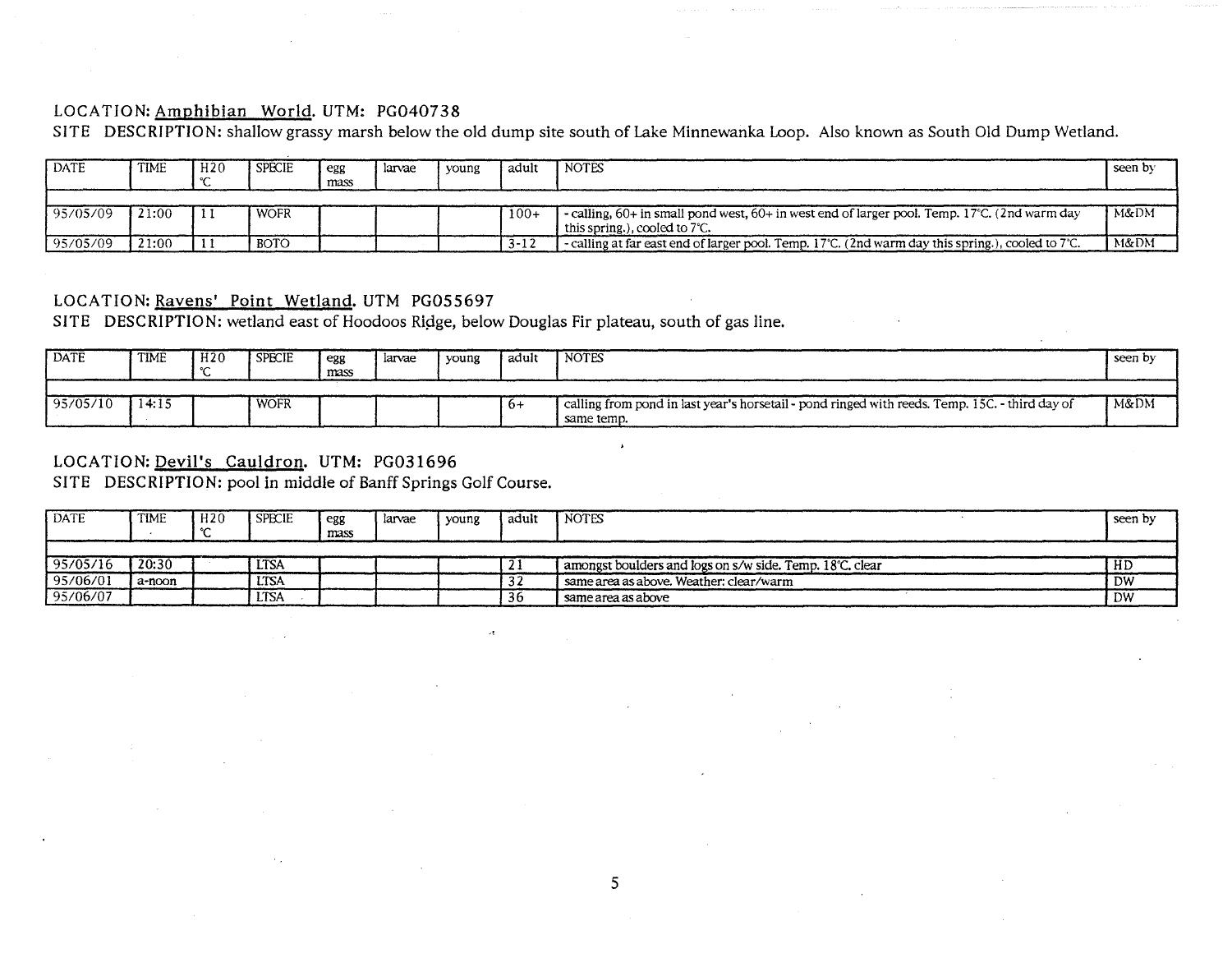#### LOCATION: Cave & Basin Area. UTM: NG985695

SITE DESCRIPTION: marsh complex fed by a sulphur spring.

| <b>DATE</b> | <b>TIME</b> | H <sub>20</sub> | <b>SPECIE</b> | egg<br>mass | larvae | young | adult | <b>NOTES</b>                                                                                                              | seen by    |
|-------------|-------------|-----------------|---------------|-------------|--------|-------|-------|---------------------------------------------------------------------------------------------------------------------------|------------|
|             |             |                 |               |             |        |       |       |                                                                                                                           |            |
| 95/05/10    | 23:00       | -8.5            | <b>WOFR</b>   |             |        |       |       | CAVE & BASIN. Calling at west end of marsh. Temp. $8^\circ$ C, clear, mostly still, half moon                             | M&DM       |
| 95/05/29    | 13:30       | 17              | 7FR           |             |        |       |       | CAVE & BASIN. Unknown frog sp. west of berm                                                                               | PD         |
| 95/06/15    | 10:00       | -11             | <b>WOFR</b>   |             |        |       |       | CAVE & BASIN, East of berm                                                                                                | PD.        |
| 95/06/30    | 09:30       | 14              | 7FR           |             |        |       |       | CAVE & BASIN. Unknown frog sp. east of berm.                                                                              | PD         |
| 95/06/30    | 09:30       | 14              | <b>SPFR</b>   |             |        |       |       | CAVE & BASIN. On east side of berm                                                                                        | PD         |
| 95/07/03    | 11:15       | 14              | <b>WOFR</b>   |             |        |       |       | CAVE & BASIN. On east side of berm                                                                                        | <b>PD</b>  |
| 95/07/16    | 10:00       | 14              | <b>WOFR</b>   |             |        |       |       | CAVE & BASIN. On east side of berm                                                                                        | PD.        |
| 95/08/04    | 10:15       | 14              | <b>WOFR</b>   |             |        |       |       | CAVE & BASIN. On east side of berm                                                                                        | PD.        |
| 95/05/10    | 22:45       | 8               | <b>WOFR</b>   |             |        |       | few   | HORSE BARNS. Calling from 3 areas: front of barns, east and west of barns. Temp. 8°C, clear,<br>mostly still, half moon   | M&DM       |
| 95/05/11    | 16:30       | 13              |               |             |        |       |       | WEST PONDS, (west of Cave & Basin). Walked all around them. Nothing seen or heard. Temp.<br>10°C, showers.                | M&DM       |
| 95/08/12    |             |                 | <b>BOTO</b>   |             |        |       |       | RAINY BAY. on the banks of the Bow adjacent to Rainy Bay. moving through grass. Temp.<br>cool/rain showers/sunny periods. | <b>DMK</b> |
|             |             |                 |               |             |        |       |       |                                                                                                                           |            |

. ,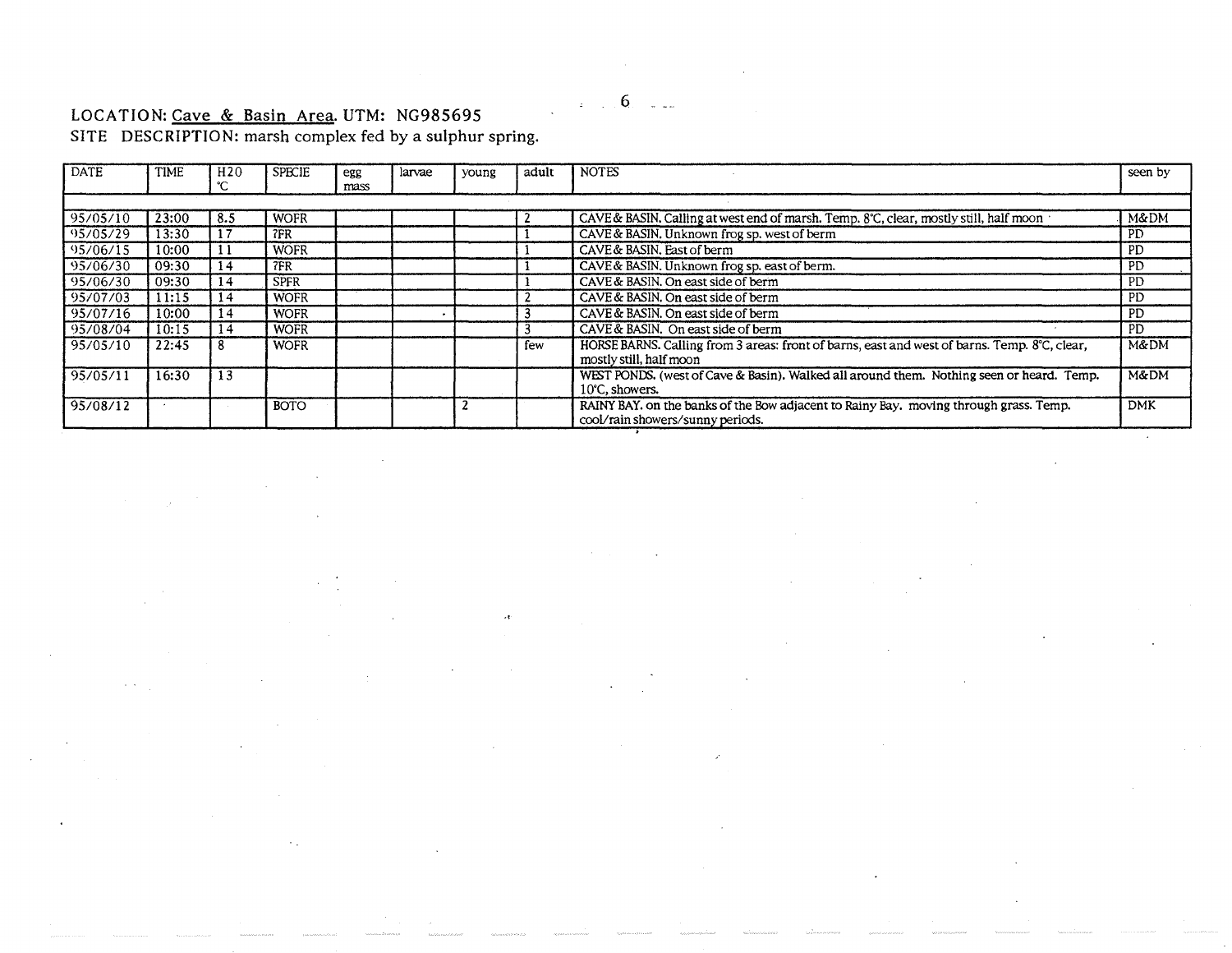## LOCATION: Vermilion Lakes Area. UTM: NG955701

## SITE DESCRIPTION: major wetland in BNP west of town of Banff and below TCH.

 $\sim$ 

| DATE     | <b>TIME</b> | H <sub>20</sub><br>°C             | <b>SPECIE</b>            | egg<br>mass | larvae | young | adult           | <b>NOTES</b>                                                                                                                                                                                                                     | seen by         |
|----------|-------------|-----------------------------------|--------------------------|-------------|--------|-------|-----------------|----------------------------------------------------------------------------------------------------------------------------------------------------------------------------------------------------------------------------------|-----------------|
|          |             |                                   |                          |             |        |       |                 |                                                                                                                                                                                                                                  |                 |
| 95/05/11 | 07:40       | 10                                | <b>WOFR</b>              | 15          |        |       |                 | CPR TRACKS. 2nd riverside pond near culvert and marshy area s. of tracks at west end of                                                                                                                                          | MM              |
|          |             |                                   |                          |             |        |       |                 | hayfield. Temp.6°C, clear/still                                                                                                                                                                                                  |                 |
| 95/05/18 | 07:30       | $\overline{1}$                    | <b>WOFR</b>              | many        |        |       |                 | CPR TRACKS. 2nd riverside pond - numerous dead embryos in masses                                                                                                                                                                 | PD              |
| 95/05/25 | 07:15       | 9                                 |                          |             |        |       |                 | CPR TRACKS. 2nd riverside pond - unknown larva                                                                                                                                                                                   | P <sub>D</sub>  |
| 95/06/15 | 11:15       | $\overline{7}$                    | $\overline{\phantom{a}}$ |             |        |       |                 | CPR TRACKS. 1st Lake - unknown larva                                                                                                                                                                                             | PD              |
| 95/07/06 | 07:00       | $\overline{17}$                   | <b>WOFR</b>              |             |        |       |                 | CPR TRACKS. Riverside of 1st. lake.                                                                                                                                                                                              | <b>PD</b>       |
| 95/07/   | 08:30       | $\overline{16}$                   | $\overline{\mathbf{z}}$  |             |        |       |                 | CPR TRACKS. 2nd riverside pond - large unknown larva                                                                                                                                                                             | <b>PD</b>       |
| 95/08/04 | 08:00       |                                   | <b>BOTO</b>              |             |        |       |                 | CPR TRACKS. Rathole, east of 3rd lake - on CP tracks - south side                                                                                                                                                                | $\overline{PD}$ |
| 95/05/09 | 22:20       | $\overline{10}$                   | <b>WOFR</b>              |             |        |       | 12              | calling from channel around beaver pond at 2nd Lake. Temp. 17° C. during the day, cooled to<br>$7^\circ$ C.                                                                                                                      | M&DM            |
| 95/05/09 | 22:15       | $\overline{10}$                   | <b>WOFR</b>              |             |        |       | $100+$          | calling from wetland between 2nd & 3rd lake. Temp. same as above.                                                                                                                                                                | M&DM            |
| 95/05/09 | 22:30       | $\sqrt{10}$                       | <b>WOFR</b>              |             |        |       |                 | calling from west end of channel between lst and 2nd. Temp same as above.                                                                                                                                                        | M&DM            |
| 95/05/09 | 22:42       | $\begin{array}{c} 10 \end{array}$ | <b>WOFR</b>              |             |        |       | $\overline{3+}$ | calling from wetland east of lst lake at bend on the road. Temp same as above.                                                                                                                                                   | <b>M&amp;DM</b> |
| 95/05/09 | 22:15       | 10                                | <b>BOTO</b>              |             |        |       | many            | calling from wetland between 2nd & 3rd behind WOFR and closer to tracks. Temp same as                                                                                                                                            | M&DM            |
|          |             |                                   |                          |             |        |       |                 | above.                                                                                                                                                                                                                           | <b>M&amp;DM</b> |
| 95/05/09 | 22:25       | $\overline{10}$                   | <b>BOTO</b>              |             |        |       |                 | calling from west end of 2nd lake around mud flats beyond beaver pond. Temp same as above.                                                                                                                                       |                 |
| 95/05/09 | 22:35       | 10                                | <b>BOTO</b>              |             |        |       | many            | calling from far end of lst lake and around Osprey point and also at the start of Willow Cr. Temp<br>same as above.                                                                                                              | M&DM            |
| 95/05/10 | 22:30       |                                   | <b>BOTO</b>              |             |        |       | many            | calling from wetland west of 3rd lake. Temp. 8°C. clear, mostly still, half moon.                                                                                                                                                | <b>M&amp;DM</b> |
| 95/05/10 | 22:30       |                                   | <b>WOFR</b>              |             |        |       | many            | calling from wetland west of 3rd lake - seem to be more BOTO (above) than WOFR Temp. 8°C.<br>clear, mostly still, half moon.                                                                                                     | M&DM            |
| 95/05/12 | 20:00       | $7 - 10$                          |                          |             |        |       |                 | nothing heard or seen. Walked all around wetland between 2nd and 3rd. Temp. 4°C. - cooled<br>off overnight - rain all night - turned to snow during the day.                                                                     | <b>M&amp;DM</b> |
| 95/05/18 | 20:30       | 8                                 |                          |             |        |       |                 | nothing heard or seen. Walked all around the beaver channel west of 3rd lake to beaver house,<br>across the dam to tracks, through wetland below dam, checked the ponds on south side of<br>tracks. Temp. 10°C. cool, west wind. | <b>M&amp;DM</b> |
| 95/05/28 | a-noon      | 15:30                             | <b>BOTO</b>              |             |        |       | 3               | one calling from N/E corner of 1st lake, one near channel between 2nd and 3rd. and one farther<br>west. Temp. 24°C.                                                                                                              | <b>M&amp;DM</b> |
| 95/06/03 | 14:00       |                                   | <b>WOFR</b>              |             |        |       | 2               | seen on the side of small beaver runs, off the main channel between 2nd and 3rd. Temp. 17°C,<br>showers/sunny periods                                                                                                            | M&DM            |
| 95/06/04 | a-noon      |                                   | <b>WOFR</b>              |             | many   |       |                 | in the "fingers" (series of ditches beside tracks on riverside opposite west end of 3rd lake)                                                                                                                                    | M&DM            |

## LOCATION: 5 Mile Riverbend. UTM: NG943688

SITE DESCRIPTION: mixed habitat in big riverbend with a series of backwater arms.

| <b>DATE</b><br><b>TIME</b><br><b>SPECIE</b><br>H20<br>I notes<br>adult<br>larvae<br>l voung<br>egg<br>seen by<br>mass<br><b>BOTO</b><br>15:16<br>M&DM<br>calling near the end of the biggest backwater arm in the area - water 5 cm. to 20 cm. deep. |  |  |  |  |                                                                             |  |
|------------------------------------------------------------------------------------------------------------------------------------------------------------------------------------------------------------------------------------------------------|--|--|--|--|-----------------------------------------------------------------------------|--|
|                                                                                                                                                                                                                                                      |  |  |  |  |                                                                             |  |
| 95/05/26                                                                                                                                                                                                                                             |  |  |  |  |                                                                             |  |
|                                                                                                                                                                                                                                                      |  |  |  |  | Temp. 18°C - warming up after a few cold days - snow 3/4 way down mountains |  |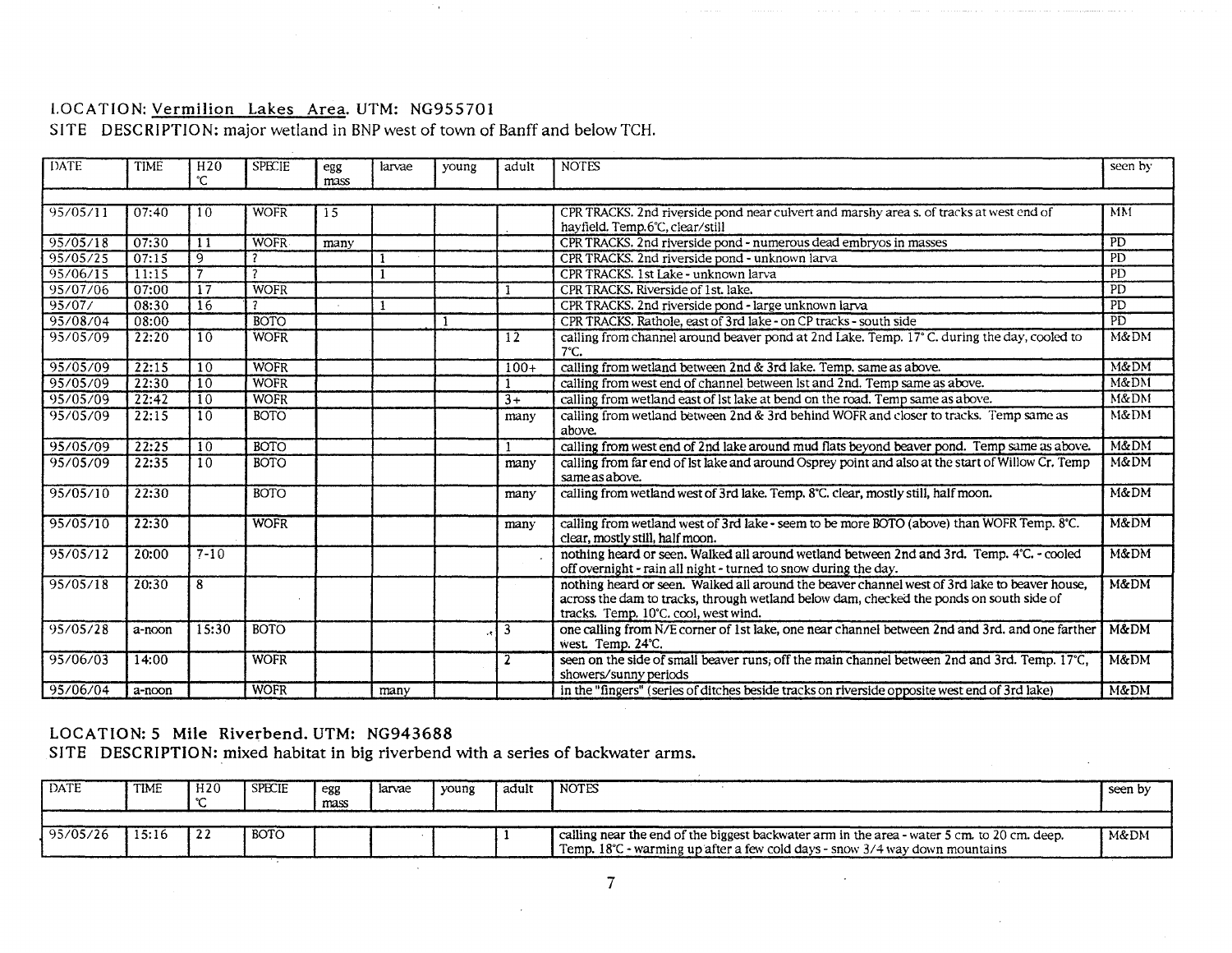## LOCATION: 5 Mile Wetland. UTM: NG933687

SITE DESCRIPTION: large, deep pools (old borrow pit) on south side of TCH and west of 5 Mile Bridge.

| DATE     | <b>TIME</b> | H2O | <b>SPECIE</b> | egg  | larvae | young | . adult | <b>NOTES</b>                                              | seen by |
|----------|-------------|-----|---------------|------|--------|-------|---------|-----------------------------------------------------------|---------|
|          |             |     |               | mass |        |       |         |                                                           |         |
|          |             |     |               |      |        |       |         |                                                           |         |
| 95/05/01 |             |     |               |      |        |       |         | Nothing heard or seen. Water deep (60 cm.)                | M&DM    |
| 95/05/10 | 22:30       |     | WOFR          |      |        |       |         | calling from west end. Temp. 15°C mid-day, 8°C late evng. | M&DM    |

## LOCATION: BVP Wetland. UTM: NG936694

SITE DESCRIPTION: series of ponds on north  $(1)$  and south side (5) of CP tracks at the start of the Bow Valley Parkway.

| <b>DATE</b> | <b>TIME</b> | H <sub>20</sub> | <b>SPECIE</b> | egg<br>mass | larvae | young | adult | <b>NOTES</b>                                                                                                                                                                                                                                     | seen by         |
|-------------|-------------|-----------------|---------------|-------------|--------|-------|-------|--------------------------------------------------------------------------------------------------------------------------------------------------------------------------------------------------------------------------------------------------|-----------------|
|             |             |                 |               |             |        |       |       |                                                                                                                                                                                                                                                  |                 |
| 95/05/26    | 17:30       | 18              | <b>LTSA</b>   | 30          |        |       |       | NORTH POND - egg masses from middle to south end and mostly on east side - adult found<br>under logs below tracks, along damp channel on east side of pool and one on west side of pool.<br>One was found under a pail below tracks. Temp. 18°C. | M&DM            |
| 95/05/26    | 17:30       | 18              | <b>WOFR</b>   | $f +$       |        |       |       | NORTH POND - 1 calling from middle of pond - egg masses from middle to south end of pond.<br>Temp. 18°C.                                                                                                                                         | M&DM            |
| 95/05/26    | 18:00       | 18              | <b>LTSA</b>   | $100+$      |        |       |       | SOUTH PONDS - egg masses mainly at north end (below tracks) in all the ponds - embryos<br>starting to elongate - some at black dot stage. Temp. 18°C - hot day!                                                                                  | M&DM            |
| 95/05/26    | 18:00       | 18              | <b>WOFR</b>   | $2+$        |        |       |       | SOUTH PONDS - eggs at black dot stage. Temp. 18°C.                                                                                                                                                                                               | M&DM            |
| 95/06/13    | 16:15       |                 | <b>LTSA</b>   |             | $12+$  |       |       | SOUTH PONDS - in shallow warm water - Took picture. Temp. 22°C. - mosquitoes were wild!                                                                                                                                                          | M&DM            |
| 95/06/13    | 16:15       |                 | <b>WOFR</b>   |             | $30+$  | $12+$ |       | SOUTH PONDS - larvae in warm shallow water - young around the edge of pond. Temp. $22^{\circ}$ -<br>mosquitoes were wild!                                                                                                                        | <b>M&amp;DM</b> |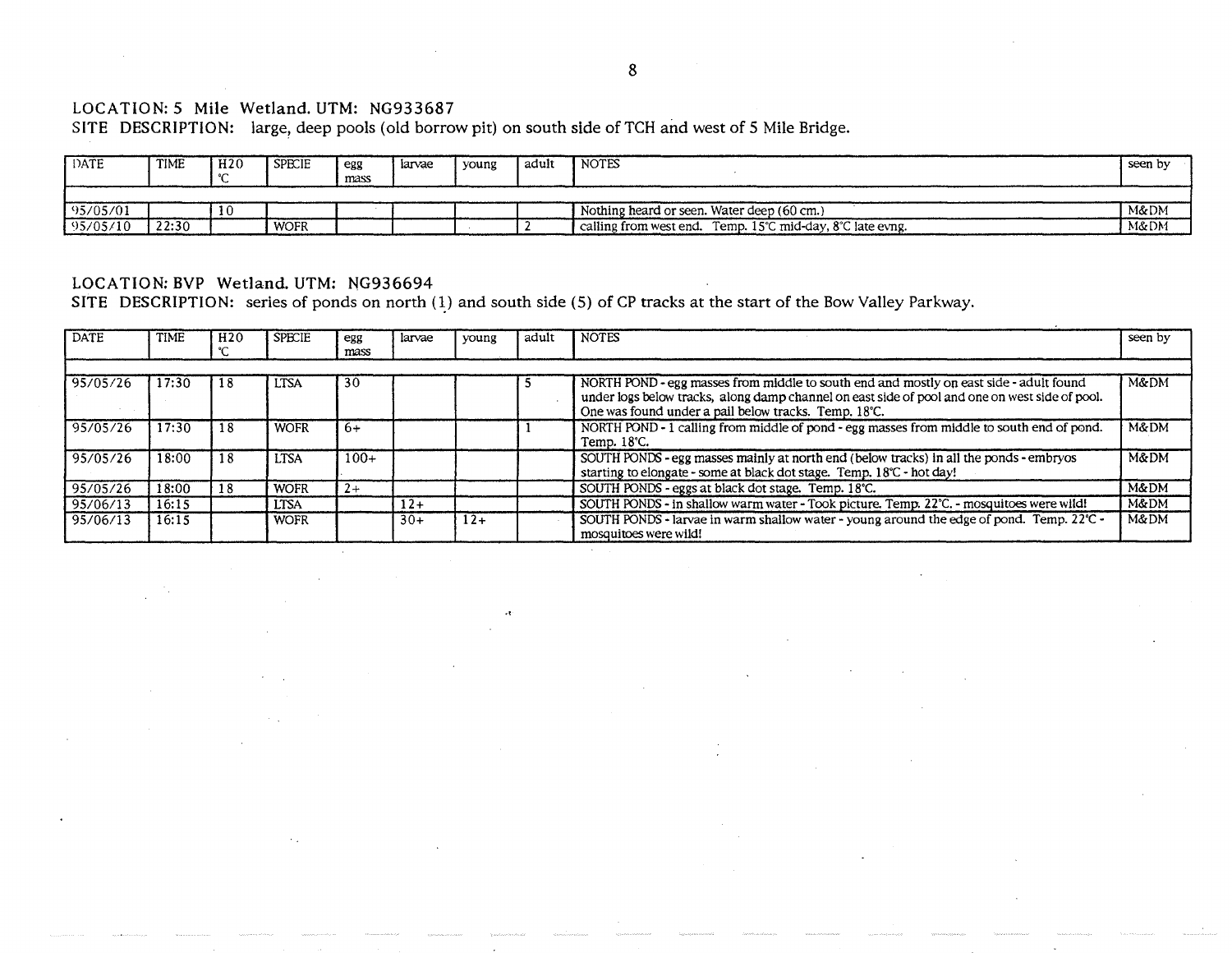## LOCATION: Sunshine Wetlands. UTM: NG908682

 $\sim$   $\alpha$ 

SITE DESCRIPTION: calcareous ponds just west of Sunshine turn-off, on north side and beside the TCH.

| DATE     | <b>TIME</b> | H <sub>20</sub><br>°C | <b>SPECIE</b> | egg<br>mass | larvae  | young  | adult          | <b>NOTES</b>                                                                                                                                                                                                                                                                                                                                                      | seen by         |
|----------|-------------|-----------------------|---------------|-------------|---------|--------|----------------|-------------------------------------------------------------------------------------------------------------------------------------------------------------------------------------------------------------------------------------------------------------------------------------------------------------------------------------------------------------------|-----------------|
|          |             |                       |               |             |         |        |                |                                                                                                                                                                                                                                                                                                                                                                   |                 |
| 95/05/01 | a-noon      | 14                    |               |             |         |        |                | POND #1- ice free. Temp, 12°C, cold north wind, has yet to warm up this spring - nothing heard<br>or seen                                                                                                                                                                                                                                                         | M&DM            |
| 95/05/10 | 20:20       | $11 - 15$             | <b>WOFR</b>   |             |         |        | $\overline{4}$ | POND #1- edge of pond - 2 seen calling on east side - stop and start with long periods of no<br>calling, one calling at south end, one calling under an overhang, below our feet, on east side. Egg<br>mass seen around a small twig (100+ eggs) where the first two were calling. Temp. 15°C mid-<br>day, 8°C late evening.                                      | M&DM            |
| 95/05/10 | 20:20       | $11 - 15$             | ROTO-         |             |         |        | $8+$           | POND #1- edge of pond - one across from WOFR calling (above) - stopped and started in sync.<br>with WOFR - one male seen at the site of the first 2 WOFR and near their egg mass - saw others<br>swimming farther in the pond - one mating pair spotted with flashlight. Temp. same as above.                                                                     | M&DM            |
| 95/05/13 | 14:15       |                       | <b>WOFR</b>   | $15+$       |         |        |                | POND #1- east edge of pond - single masses of $500+$ eggs on four sites around the n/e bay - one<br>cluster of 12 masses - no sign of dead eggs - all eggs submerged in 15 cm. Temp. 12-16°C. clear,<br>sunny. Yesterday was wet (rain, snow) and cold (4°C)                                                                                                      | M&DM            |
| 95/05/13 | 14:15       | 19                    | <b>BOTO</b>   |             |         |        |                | $\overline{POND}$ #1 - our first string of eggs - found in east bay where they were calling on May 10 - silt<br>covered the eggs - 60 cm from shore in shallow water (7.5 cm) est. 1000+ eggs - no sign of dead<br>eggs. One calling under hummock along shoreline. Temp. 12-16°C. clear, sunny. Yesterday was<br>wet (rain, snow) and cold $(4^{\circ}C)$        | $M\&DM$         |
| 95/05/28 | 18:30       |                       | <b>BOTO</b>   |             | $1000+$ |        |                | POND #1 - black tadpoles - swimming in shallows. Temp. 24°C. hot day.                                                                                                                                                                                                                                                                                             | M&DM            |
| 95/06/17 | 16:00       | $\overline{23}$       | <b>BOTO</b>   |             | $1000+$ |        |                | POND $#1$ - the east and south shore are black with tadpoles (a few on west side) - water only 2.5<br>cm. deep - tadpoles at different stages - most were 1.5 cm. long incl. tail - came to the surface to<br>feed - could see legs (pads formed), eyes, and sides bulging where front leg would emerge.<br>Temp. 16℃, showers, mostly cloudy with sunny periods. | M&DM            |
| 95/06/17 | 16:00       | $\overline{23}$       | <b>WOFR</b>   |             |         |        | $8+$           | POND #1 - seen near shore - varying in size -black mask present - white line on back not always<br>showing. Temp. 16°C, showers, mostly cloudy with sunny periods.                                                                                                                                                                                                | M&DM            |
| 95/07/27 | 12.30       |                       | <b>WOFR</b>   |             |         | $50+$  | $12^{\circ}$   | POND # 1 - near east shoreline - majority within $1 \text{ m}$ , of water, young were up to 15 mm. in size.<br>Temp. 16°C, overcast, showers. Took pictures                                                                                                                                                                                                       | M&DM            |
| 95/07/27 | 12.30       |                       | <b>BOTO</b>   |             |         | $100+$ |                | POND $\#$ 1 - young near east shoreline - in moist areas - majority within 1 m. of the water - did<br>not find any further than 3-4m. Temp. 16°C, overcast, showers. Took pictures                                                                                                                                                                                | M&DM            |
| 95/05/01 | a-noon      | $\overline{12}$       |               |             |         |        |                | POND #2-75% ice free. Temp. $12^{\circ}$ C, cold north wind, has yet to warm up this spring. Nothing<br>seen or heard                                                                                                                                                                                                                                             | <b>M&amp;DM</b> |
| 95/05/10 | 21:00       | $\overline{15}$       | <b>BOTO</b>   |             |         |        | 5              | POND #2 - edge of pond - 2 calling from west side - 3 males seen near island (l calling). Temp.<br>15°C mid-day, 8°C late evening.                                                                                                                                                                                                                                | M&DM            |
| 95/05/13 | 14:40       |                       | <b>BOTO</b>   |             |         |        |                | POND #2 - calling - stopped as we got closer. Temp. 12-16°C. clear, sunny. Yesterday was wet<br>(rain, snow) and cold (4°C)                                                                                                                                                                                                                                       | M&DM            |
| 95/05/28 | 18:30       |                       | <b>BOTO</b>   |             | $1000+$ |        |                | POND #2 - black tadpoles - swimming in shallows. Temp. 24°C. hot day.                                                                                                                                                                                                                                                                                             | M&DM            |
| 95/06/17 | 16:00       | $\overline{23}$       | <b>BOTO</b>   |             | $1000+$ |        |                | POND #2 - the east and south shore are black with tadpoles (a few on west side) - water only 2.5<br>cm. deep - tadpoles at different stages - most were 15 mm. long incl. tail - came to the surface to<br>feed - could see legs (pads formed), eyes, and sides bulging where front leg would emerge.<br>Temp. 16℃, showers, mostly cloudy with sunny periods.    | <b>M&amp;DM</b> |
| 95/05/10 | 20:00       | $\overline{13}$       | <b>BOTO</b>   |             |         |        | $15+$          | POND $#3$ - east bay - 10 calling - one mated pair - female twice the size - got more active as it<br>got dark - bits of ice left on shore.                                                                                                                                                                                                                       | M&DM            |
| 95/05/10 | 20:30       | $\overline{13}$       | <b>WOFR</b>   |             |         |        | $4 - 6$        | POND #3 - calling from far north side.                                                                                                                                                                                                                                                                                                                            | $M\&DM$         |
| 95/05/13 | 15:30       | $\overline{21}$       | <b>WOFR</b>   |             |         |        | 1              | POND #3 - calling from west side at north end. Temp. 12-16°C. clear, sunny. Yesterday was wet<br>(rain, snow) and cold (4°C)                                                                                                                                                                                                                                      | M&DM            |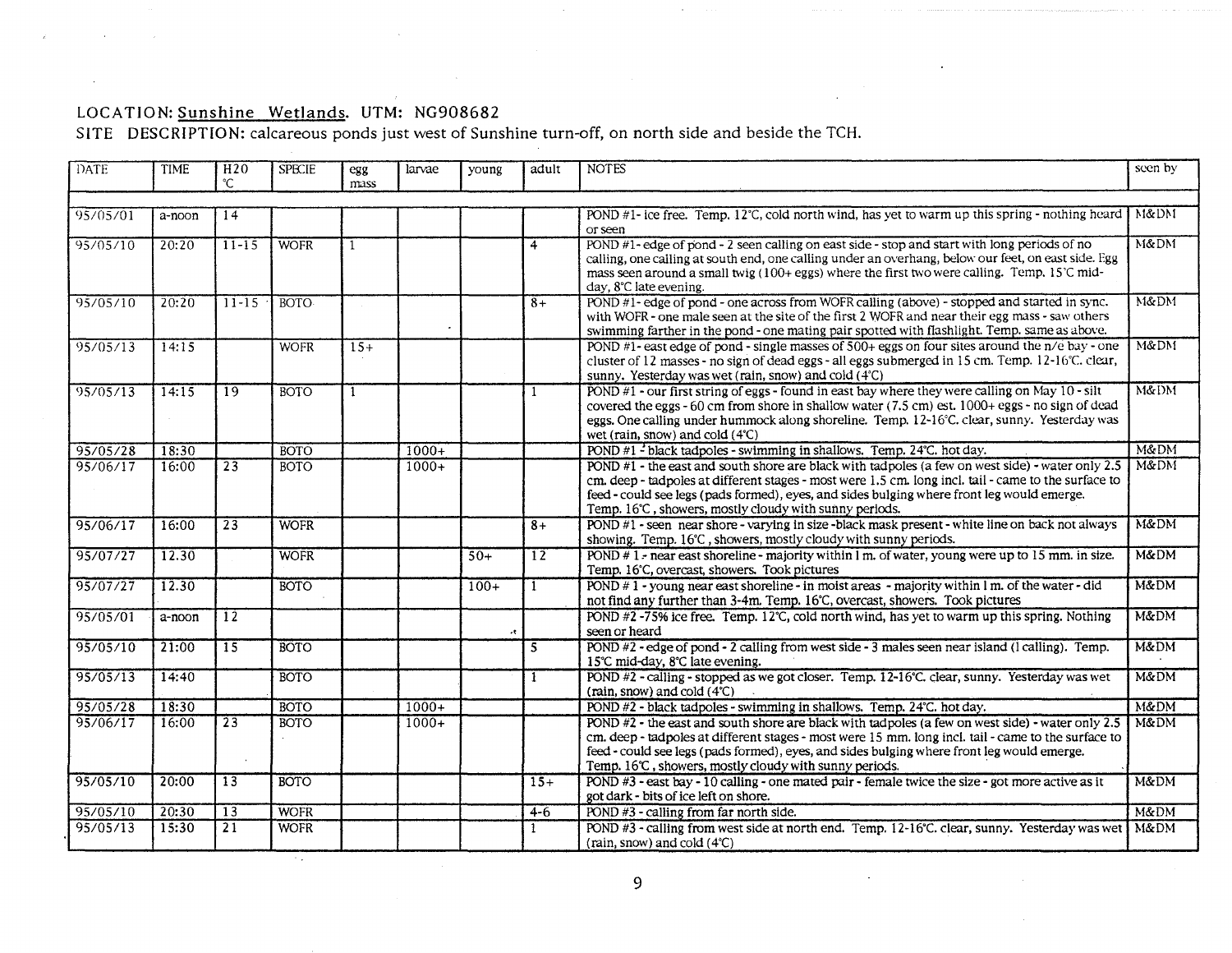|  | Vermilion Lakes Area continued |
|--|--------------------------------|
|  |                                |

| 95/05/13 | 15:00  | $\overline{21}$ | <b>BOTO</b> |    |         |   |         | POND #3 - 2 strings near tiny islet on east side where mated pair was seen May 10 - in shallow<br>water 7.5 cm. in peatier bottom than Pond #1 site. Weather as above.                                                                                                                                                                                             | M&DM            |
|----------|--------|-----------------|-------------|----|---------|---|---------|--------------------------------------------------------------------------------------------------------------------------------------------------------------------------------------------------------------------------------------------------------------------------------------------------------------------------------------------------------------------|-----------------|
| 95/05/28 | 18:30  |                 | <b>BOTO</b> |    | $1000+$ |   |         | POND #3 - black tadpoles - swimming in shallows. Temp. 24°C. hot day.                                                                                                                                                                                                                                                                                              | M&DM            |
| 95/06/17 | 16:00  | 23              | <b>BOTO</b> |    | $1000+$ |   |         | POND $#3$ - the east and south shore are black with tadpoles (a few on west side) - water only 2.5<br>cm. deep - tadpoles at different stages - most were 1.5 cm. long incl. tail - came to the surface to<br>feed - could see legs (pads formed), eyes, and sides bulging where front leg would emerge.<br>Temp. 16°C, showers, mostly cloudy with sunny periods. | M&DM            |
| 95/06/17 | 16:00  | 23              | <b>WOFR</b> |    |         |   |         | POND #3 - seen near shore-black mask present. Temp. 16°C, showers, mostly cloudy with<br>sunny periods.                                                                                                                                                                                                                                                            | M&DM-           |
| 95/05/13 | 16:00  |                 | <b>WOFR</b> | 14 |         |   |         | POND #4 (OCHRE POND)(small pool west of Pond #3) - egg masses in 4 different sites on north<br>and west side - clinging to grasses, barely submerged - one adult calling from west side, one seen<br>on north side - took picture. Temp. 12-16°C. clear, sunny. Yesterday was wet (rain, snow) and<br>cold(4°C)                                                    | M&DM            |
| 95/06/17 | 16:00  | 20              | <b>WOFR</b> |    |         | 4 |         | POND #4 - (OCHRE POND) seen near shore - varying in size -black mask present - white line on<br>back not always showing. Temp. 16°C, showers, mostly cloudy with sunny periods.                                                                                                                                                                                    | <b>M&amp;DM</b> |
| 95/06/17 | 16:00  |                 | <b>BOTO</b> |    |         |   | 4       | POND #4 (OCHRE POND) - seen on shore north side about 60 cm. from edge of pond. Temp.<br>16℃, showers, mostly cloudy with sunny periods.                                                                                                                                                                                                                           | $M\&DM$         |
| 95/06/17 | 16:00  | 20              | <b>WOFR</b> |    | $100+$  |   |         | POND #4 (OCHRE POND) - larvae mottled, flecks of gold - bigger, wider than black BOTO<br>tadpoles - fast moving - come to surface to feed - blend with bottom of pond-water 15 cm.<br>deep. Temp. 16°C, showers, mostly cloudy with sunny periods.                                                                                                                 | M&DM            |
| 95/05/01 | a-noon | 14.5            |             |    |         |   |         | BEAVER POND (north of Sunshine Wetlands and east of Backswamp). No ice. Temp. 12°C, cold<br>north wind, has yet to warm up this spring.                                                                                                                                                                                                                            | M&DM            |
| 95/05/13 | 16:15  |                 | <b>WOFR</b> |    |         |   | few     | BACKSWAMP - calling from middle and west side. Temp. 12-16°C. clear, sunny. Yesterday was<br>wet (rain, snow) and cold $(4^{\circ}C)$                                                                                                                                                                                                                              | M&DM            |
| 95/05/13 | 16:15  |                 | <b>BOTO</b> |    |         |   | $1 - 2$ | BACKSWAMP - calling from s/w end. Temp. same as above.                                                                                                                                                                                                                                                                                                             | M&DM            |
| 95/06/06 | 08:00  |                 |             |    | many    |   |         | BACKSWAMP - unknown larvae in s/w bay                                                                                                                                                                                                                                                                                                                              | <b>PD</b>       |
| 95/06/17 | 18:00  | -20             | <b>WOFR</b> |    |         |   | -2      | BACKSWAMP - small - black mask - swimming in east channel                                                                                                                                                                                                                                                                                                          | M&DM            |
| 95/06/17 | 18:00  | 20              | <b>BOTO</b> |    |         |   |         | BACKSWAMP - seen along east channel - on south side -<br>about 25 mm. long. Took pictures                                                                                                                                                                                                                                                                          | M&DM            |
| 95/06/17 | 18:00  | 20              | <b>BOTO</b> |    | $100+$  |   |         | BACKSWAMP - seen at east end of east channel - in shallow (15 cm) to deeper water -                                                                                                                                                                                                                                                                                | M&DM            |

 $\hat{\mathcal{A}}$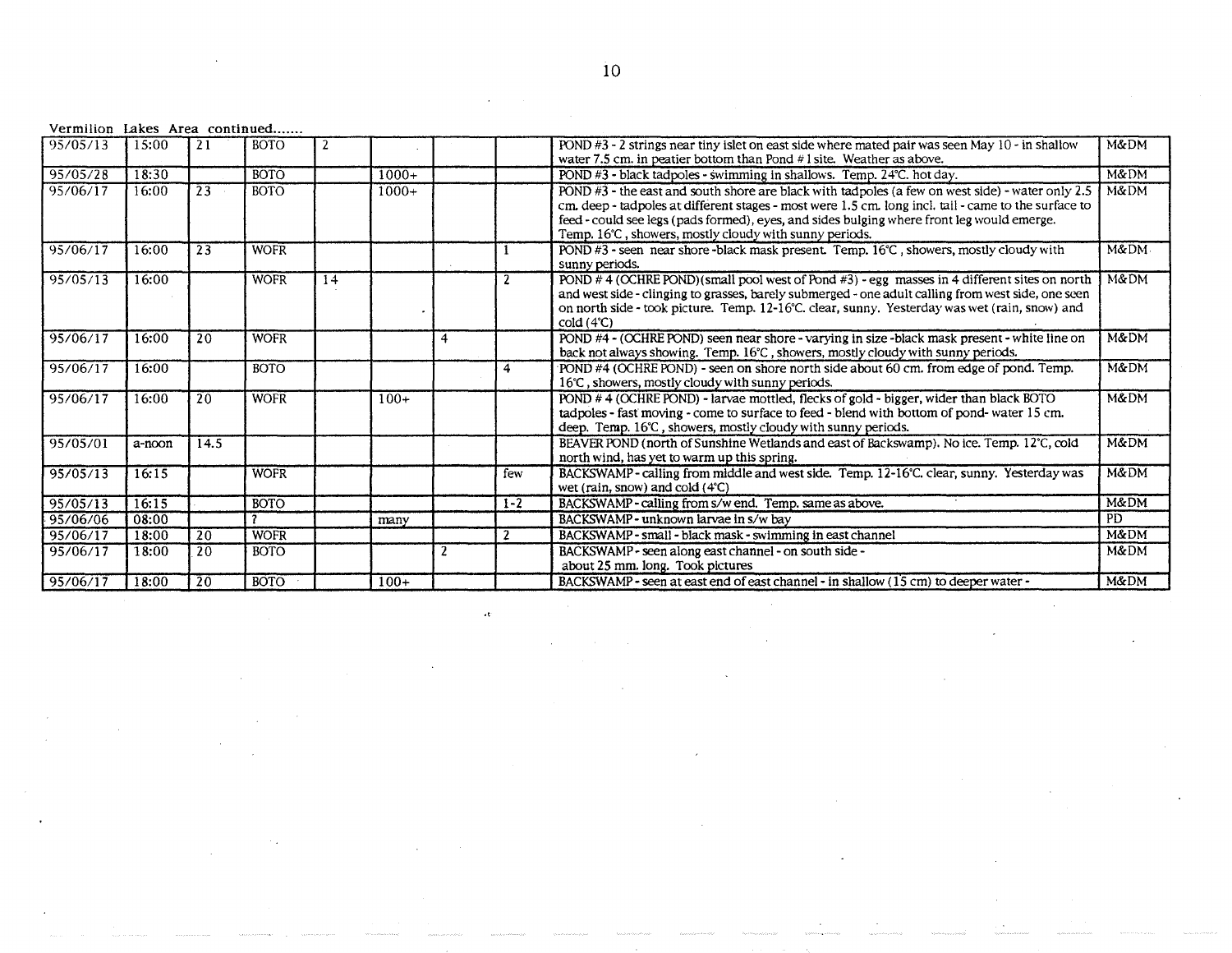## LOCATION: Muleshoe Area. UTM: NG891708

SITE DESCRIPTION: west of Muleshoe - series of wetlands, ponds that are described as:

Goose Pond - west of Muleshoe - floating bog north of CP track (just east of Stunted Spruce)

Pond #1 - small wetland (choked with reeds) just west of TransAlta fenced area, on north and beside CP tracks.

Pond #2 - small pools (l square) between "Goose Pond" and Pond #1

Pond #3 - opposite Pond #1, below and on south side of track - channel that runs along track and south to a beaver pond complex

| <b>DATE</b> | <b>TIME</b> | H <sub>20</sub><br>°C | <b>SPECIE</b> | egg<br>mass       | larvae | young           | adult          | <b>NOTES</b>                                                                                                                                                                                                                                                                                                              | seen by         |
|-------------|-------------|-----------------------|---------------|-------------------|--------|-----------------|----------------|---------------------------------------------------------------------------------------------------------------------------------------------------------------------------------------------------------------------------------------------------------------------------------------------------------------------------|-----------------|
|             |             |                       |               |                   |        |                 |                |                                                                                                                                                                                                                                                                                                                           |                 |
| 95/04/23    | 18:45       |                       | <b>WOFR</b>   |                   |        |                 | many           | GOOSE POND - calling from pond. Temp. 12°C.                                                                                                                                                                                                                                                                               | <b>M&amp;DM</b> |
| 95/04/24    | 19:30       |                       |               |                   |        |                 |                | GOOSE POND - none heard or seen. Temp. 7°C. - flurries.                                                                                                                                                                                                                                                                   |                 |
| 95/04/26    | 15:30       | l 14                  | <b>WOFR</b>   |                   |        |                 | $24+$          | GOOSE POND - calling amongst reed in pond - stopped as we got near                                                                                                                                                                                                                                                        |                 |
| 95/05/08    | 17:30       | 11                    | <b>WOFR</b>   |                   |        |                 | many           | GOOSE POND - calling from pond. Temp. 15°C. - warmest day in 6 weeks                                                                                                                                                                                                                                                      | $\mathbf{H}$    |
| 95/05/15    | 18:10       | 19                    | <b>WOFR</b>   | 10                |        |                 |                | GOOSE POND - cluster with 10 masses - yellowed - no sign of embryos inside eggs? Temp.<br>overcast, windy, showers                                                                                                                                                                                                        |                 |
| 95/04/26    | 17:30       | $\overline{10}$       | <b>WOFR</b>   |                   |        |                 | 8              | POND #1 - heard and saw 8 - stopped calling as we approached. Temp. 6-8°C - unsettled.                                                                                                                                                                                                                                    | M&DM            |
| 95/05/14    | 17:10       | 19                    | <b>WOFR</b>   | 50                |        |                 |                | POND #1 - of - single cluster of 50 egg masses in middle of pond. Temp. $14^{\circ}$ C - cloudy -<br>sprinkling Temp. 15°C - cloudy/showers                                                                                                                                                                               |                 |
| 95/05/24    | 16:30       | 16                    | <b>WOFR</b>   |                   | many   |                 |                | POND #1 - pond almost dried up - larvae on top of vegetation in very little water in a big wiggly<br>mass - moved to the pool of water left by my boot as I tried to get closer. Temp. 15°C.<br>sunny/windy.                                                                                                              |                 |
| 95/05/14    | 17:00       |                       | <b>WOFR</b>   |                   |        |                 |                | POND #2 - jumped in water as we approached. Temp. 15°C cloudy/showers                                                                                                                                                                                                                                                     |                 |
| 95/05/14    | 17:30       | 19                    | <b>LTSA</b>   | many              |        |                 |                | POND #3 - clinging to horsetails at bottom of pool (15cm, deep) - embryos elongating. Temp.<br>15°C cloudy/showers                                                                                                                                                                                                        |                 |
| 95/05/14    | 17:30       | 19                    | <b>WOFR</b>   | $\overline{\tau}$ |        |                 |                | POND #3 - ind. masses - in shallow water (15 cm. deep to 30 cm.). Weather as above.                                                                                                                                                                                                                                       |                 |
| 95/05/15    | 18:20       |                       | <b>LTSA</b>   | $\overline{30}$   |        |                 |                | POND #3 - on reeds at 10 cm deep - embryos elongating - in deep pools. Weather:<br>overcast/windy/showers                                                                                                                                                                                                                 |                 |
| 95/05/15    | 18:20       |                       | <b>WOFR</b>   | 5                 |        |                 |                | POND #3 - separate masses in 2.5 cm. deep - attached to reeds. Weather:<br>overcast/windy/showers                                                                                                                                                                                                                         |                 |
| 95/05/24    | 17:00       | 16                    | <b>WOFR</b>   |                   | many   |                 |                | POND #3 - appears to be 2 kinds of tadpoles? - all egg masses free of eggs - walked to beaver<br>pond - nothing seen or heard                                                                                                                                                                                             |                 |
| 95/05/24    | 17:00       | 16                    | <b>LTSA</b>   |                   | many   |                 |                | POND #3 - all eggs masses have hatched except for 1 mass of 12 with embryos elongated - larvae<br>showing gills. Temp. 15°C, windy/sunny                                                                                                                                                                                  |                 |
| 95/08/09    | 14:00       |                       | <b>WOFR</b>   |                   | $6+$   | $\overline{25}$ | $\overline{2}$ | POND #3 - saw 2 adults - 6 large larvae, hind legs showing in algae bloom along channel - 25<br>young jumped in water as we walked along Pond #3 to the beaver pond and backwaters east -<br>no sign of salamanders. temps $18^{\circ}$ C., sunny after several days of showers - water level very high -<br>area flooded |                 |
| 95/04/23    | a-noon      |                       | <b>LTSA</b>   |                   |        |                 |                | Crossed the road west of Muleshoe, Temp. 12°C. Warmest day in April                                                                                                                                                                                                                                                       | <b>CK</b>       |

## PROPERTY OF BANFF NATIONAL PARK BOX 900, BANFF, AS TOL OCO

#5130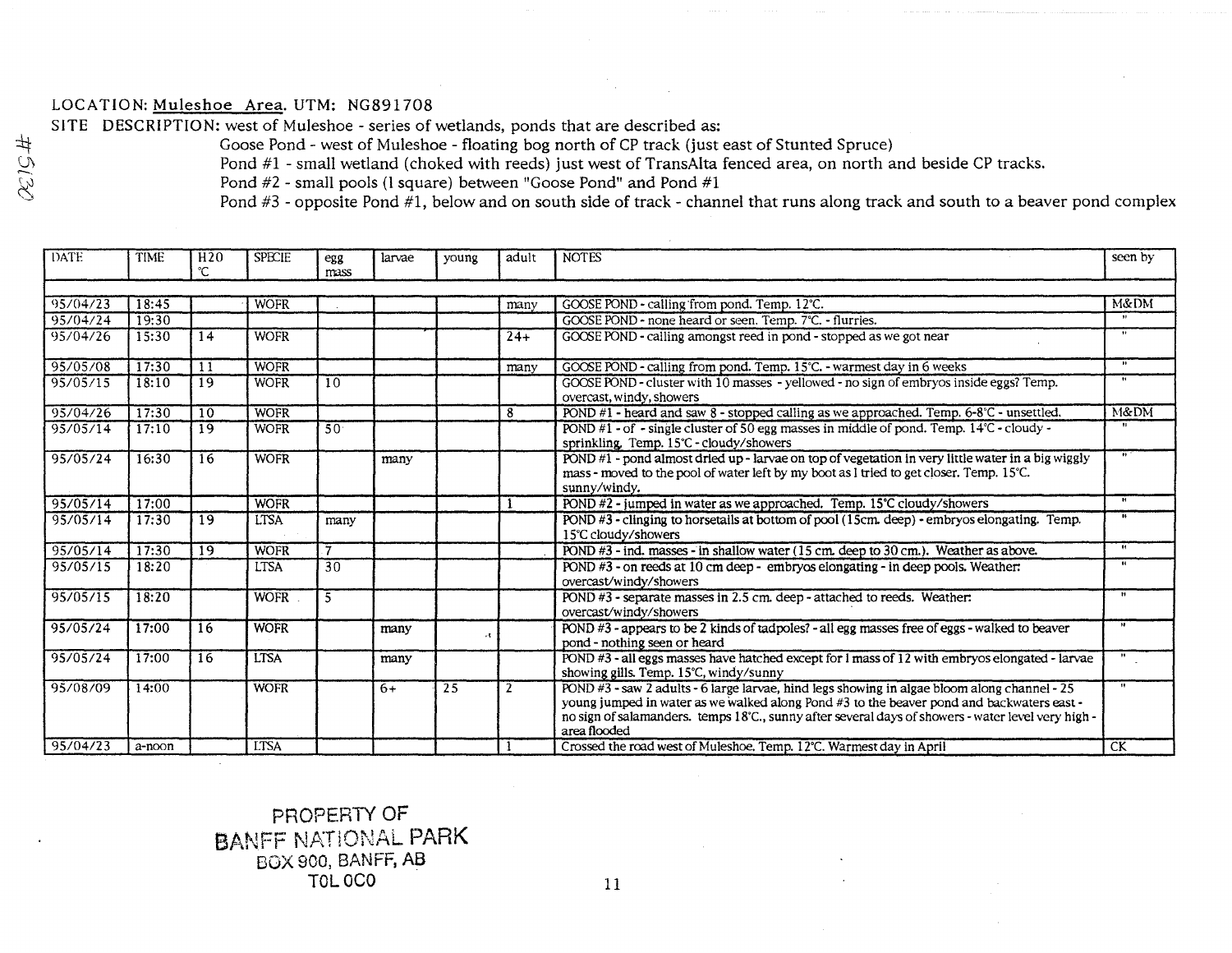## 12

### LOCATION: Frog Hollow. UTM: NG834755

## SITE DESCRIPTION: small pond est of Lizard Lake and below Bow Valley Parkway.

| DATE     | TIME  | H20 | <b>SPECIE</b> | egg  | larvae | voung | l adult | I notes                                                                                          | seen by |
|----------|-------|-----|---------------|------|--------|-------|---------|--------------------------------------------------------------------------------------------------|---------|
|          |       |     |               | mass |        |       |         |                                                                                                  |         |
|          |       |     |               |      |        |       |         |                                                                                                  |         |
| 95/05/14 | 16:10 | 116 | WOFR          |      |        |       |         | adult were calling - one cluster of 30 masses - one mass near the surface of the water in middle | M&DM    |
|          |       |     |               |      |        |       |         | of pond. Temp. 16°C., cloudy, showers                                                            |         |

## LOCATION: Lizard Lake. UTM: NG830757 .

SITE DESCRIPTION: pond located in deep gully along the Bow Valley Parkway. Also known as Pilot Pond.

| <b>DATE</b> | <b>TIME</b> | H <sub>20</sub> | <b>SPECIE</b> | egg<br>mass | larvae | young | adult | <b>NOTES</b>                                                                                                                                                                                                                                                   | seen by |
|-------------|-------------|-----------------|---------------|-------------|--------|-------|-------|----------------------------------------------------------------------------------------------------------------------------------------------------------------------------------------------------------------------------------------------------------------|---------|
|             |             |                 |               |             |        |       |       |                                                                                                                                                                                                                                                                |         |
| 95/05/14    | 13:00       | 10-13           | <b>WOFR</b>   |             |        |       | $16+$ | 6 adult caling - most activity was at west end, both sides in N/W corner, 1 from N/E, 1 seen in<br>N/W corner, 1 in N/E - egg masses in the reeds in N/E corner (3 near the surface, rest<br>submerged half way down at 15 cm). Temp. 16°C - cloudy - showers. | M&DM    |
| 95/05/14    | 13:00       | $10-13$         | <b>LTSA</b>   | many        |        |       |       | adult under a rotten log near lakeshore at west end. Took pictures, - egg masses attached to<br>reeds in loose clusters of 4 to 50 large eggs - appear to be double yolked - most at west end in<br>north corner. Temp. 16°C - cloudy - showers.               | M&DM    |
| 95/05/18    | 19:00       |                 | <b>LTSA</b>   |             |        |       |       | found dead under a log at west end. Weather, sunny/cool                                                                                                                                                                                                        | HD & KW |
| 95/05/18    | 19:00       |                 | <b>WOFR</b>   |             |        |       |       | 3 calling from west end, 3 from east end and 1 in N/E corner. Weather, sunny/cool                                                                                                                                                                              | HD & KW |
| 95/05/21    | 12:00       |                 | <b>LTSA</b>   |             |        |       |       | under logs. Weather, sunny and cool                                                                                                                                                                                                                            |         |

### LOCATION: Copper Lake/Smith Lake. UTM: NG752779

SITE DESCRIPTION: small lakes at Castle Junction, south of TCH and east of Kootenay Hwy. Copper close to TCH and Smith south of Copper over a ridge and at higher altitude.

| <b>DATE</b> | <b>TIME</b> | H <sub>20</sub> | <b>SPECIE</b> | egg<br>mass | larvae | young | adult | <b>NOTES</b>                                                                                                                                                                                                                                                                  | seen by         |
|-------------|-------------|-----------------|---------------|-------------|--------|-------|-------|-------------------------------------------------------------------------------------------------------------------------------------------------------------------------------------------------------------------------------------------------------------------------------|-----------------|
|             |             |                 |               |             |        |       |       |                                                                                                                                                                                                                                                                               |                 |
| 95/07/08    | 13:00       |                 | <b>WOFR</b>   |             | many   | many  | $50+$ | COPPER LAKE-in shallow water on north, east and west side - nothing on south side. Temp. 23℃   M&DM<br>- sunny/cloudy periods                                                                                                                                                 |                 |
| 95/07/08    | 5:00        |                 | <b>WOFR</b>   |             |        |       |       | in 2nd small pool before Smith Lake. Temp. 23°C - sunny/cloudy periods.                                                                                                                                                                                                       | M&DM            |
| 95/07/08    | 15:00       |                 | <b>SPFR</b>   |             | $50+$  |       |       | in 2nd small pool before Smith Lake - large adult floating in middle of pond, pink underneath -<br>dark spots with light centres - larvae all around pond - looked different and smaller than larvae<br>in Copper Lake - pink under belly. Temp. 23°C - sunny/cloudy periods. | <b>M&amp;DM</b> |
| 95/07/08    | 15:00       |                 | <b>WOFR</b>   |             |        |       |       | in 1st small pond before Smith Lake. Temp. 23°C - sunny/cloudy periods.                                                                                                                                                                                                       | M&DM            |
| 95/07/08    | 15:30       |                 |               |             |        |       |       | SMITH LAKE - walked around the lake - nothing!                                                                                                                                                                                                                                | M&DM            |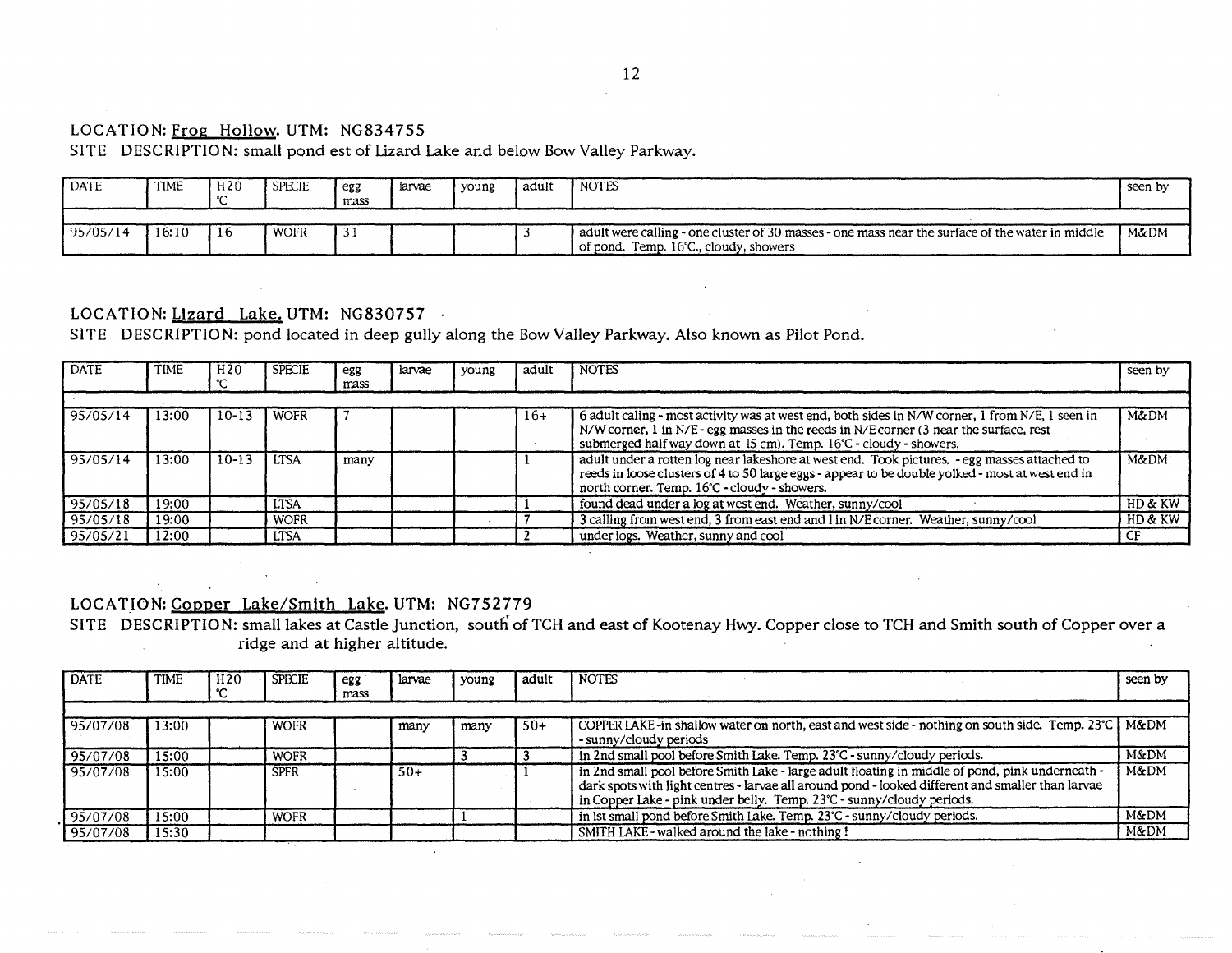## LOCATION: Others

| <b>DATE</b> | TIME  | H20 | <b>SPECIE</b> | egg<br>mass | larvae | voung | adult | <b>NOTES</b>                                                                                                                                                                    | seen by   |
|-------------|-------|-----|---------------|-------------|--------|-------|-------|---------------------------------------------------------------------------------------------------------------------------------------------------------------------------------|-----------|
|             |       |     |               |             |        |       |       |                                                                                                                                                                                 |           |
| 195/06/30   |       |     | <b>BOTO</b>   |             |        |       |       | 40 MILE CREEK - half way to Mystic Cabin - one seen. Weather, overcast                                                                                                          | <b>WB</b> |
| 95/05/14    | 7:00  |     | <b>WOFR</b>   |             |        |       |       | RANGER CREEK WILLOW FLAT - (8 km. west of Skull Ck., below pull-off on south side of BVP) -<br>adults calling - egg masses at east end of wetland. Temp. 15°C., cloudy, showers | M&DM      |
| 95/07/22    | 14:30 |     |               |             |        |       |       | MCNAIR POND - nothing heard or seen. Temp. 18°-22° C., overcast                                                                                                                 | M&DM      |
| 95/07/22    | 15:00 |     |               |             |        |       |       | Pond east of McNair - at the "oldest rock" sign - nothing seen or heard. Weather as above                                                                                       | M&DM      |
| 95/07/22    | 16:30 |     | <b>BOTO</b>   |             |        |       |       | ALLIUM POND - west of Baker Cr, on north side of BVP, under power line - adult seen in shrubby<br>area near the large pond. Weather as above                                    | M&DM      |
| 95/07/22    | 17:00 |     |               |             |        |       |       | Channel running on both side of BVP just west of Castle Cliffs Viewpoint. Nothing!                                                                                              | M&DM      |
| 95/08/10    |       |     | <b>BOTO</b>   |             |        |       |       | Little Baker Lake (N.E. shore) - jumped out of marshy edge into shallow lake. Weather,<br>sunny/warm                                                                            | HD & C    |
| 95/08/01    |       |     | <b>BOTO</b>   |             | some   |       |       | Pools near outlet of Wenkchemna Glacier. Weather, raining                                                                                                                       | GK.       |
| 95/06/29    | 14:00 |     | <b>BOTO</b>   |             |        |       |       | BOW LAKE WILLOW FLAT - large adult in the willows. Temp. 12°C. - sunny/cloudy                                                                                                   | M&DM      |

## AREA OUTSIDE BANFF NATIONAL PARK

## LOCATION: Yamnuska Natural Area. UTM PG338644

SITE DESCRIPTION: at the base of Mt. Yamnuska and Mt Loder north of Seebe.

| <b>DATE</b> | TIME                   | H2O | I SPECIE    | egg<br>mass | larvae | voung | adult | I notes                                                                                                                                              | seen by |
|-------------|------------------------|-----|-------------|-------------|--------|-------|-------|------------------------------------------------------------------------------------------------------------------------------------------------------|---------|
| 95/05/27    | 13:00                  |     | <b>SPFR</b> |             |        |       |       | in beaver canal on west side of old beaver pond. Temp. 24°C                                                                                          | MM      |
| 95/05/27    | 8:30<br>14:30<br>16:00 |     | <b>BCFR</b> |             |        |       |       | adults calling - 1 in small pond west of Duck Pond - 1 in Muir Pond - 1 in small pond near new<br>beaver pond beside the road to quarry. Temp. 24°C. | $MM$ .  |

 $\sim$